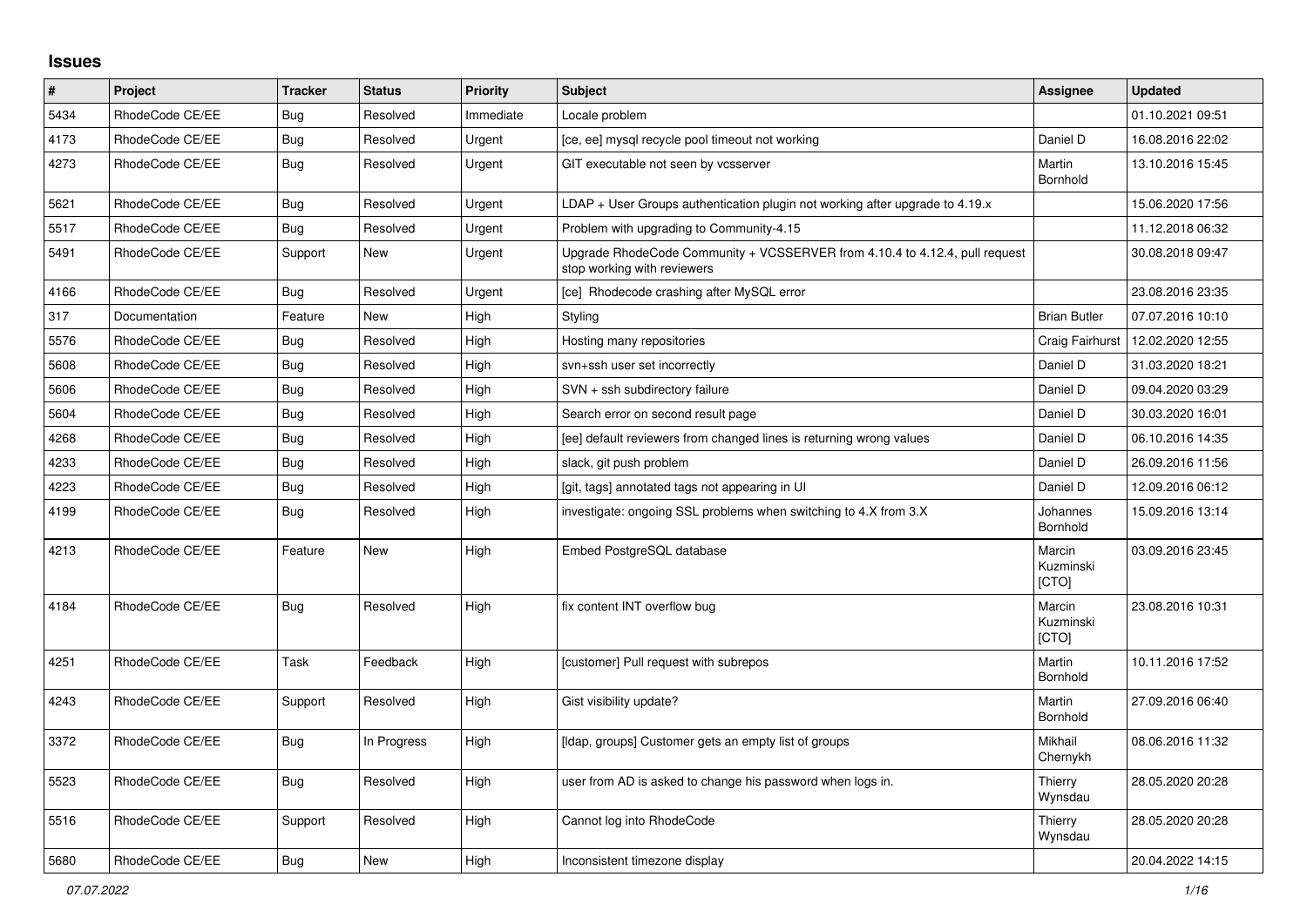| $\pmb{\#}$ | Project         | <b>Tracker</b> | <b>Status</b> | <b>Priority</b> | <b>Subject</b>                                                                                                     | Assignee            | <b>Updated</b>   |
|------------|-----------------|----------------|---------------|-----------------|--------------------------------------------------------------------------------------------------------------------|---------------------|------------------|
| 5645       | RhodeCode CE/EE | Bug            | New           | High            | Rhodecode returns 400 Bad request on huge mercurial repos                                                          |                     | 18.12.2020 06:29 |
| 5639       | RhodeCode CE/EE | Support        | <b>New</b>    | High            | 500 Internal Server Error   The server has either erred  after importing Database<br>from backup                   |                     | 22.11.2020 09:15 |
| 5636       | RhodeCode CE/EE | Bug            | Resolved      | High            | Remap and Rescan 500 Internal Server Error                                                                         |                     | 30.04.2021 08:53 |
| 5622       | RhodeCode CE/EE | Bug            | Resolved      | High            | Upgrade from 4.18.3 to 4.19.3 broke all PRs                                                                        |                     | 28.07.2020 16:44 |
| 5567       | RhodeCode CE/EE | Bug            | Resolved      | High            | Error after PR was updated                                                                                         |                     | 20.01.2020 10:04 |
| 5560       | RhodeCode CE/EE | Bug            | Resolved      | High            | Check all permission API function to flush caches for auth perms                                                   |                     | 08.06.2021 23:56 |
| 5552       | RhodeCode CE/EE | Feature        | New           | High            | PR dependency across repos                                                                                         |                     | 22.06.2019 01:15 |
| 5528       | RhodeCode CE/EE | Bug            | Resolved      | High            | Empty Unicode file causes the PR to return HTTP 500                                                                |                     | 28.02.2019 13:52 |
| 5524       | RhodeCode CE/EE | Bug            | <b>New</b>    | High            | Cannot log into RhodeCode anymore                                                                                  |                     | 15.01.2019 17:08 |
| 5519       | RhodeCode CE/EE | Bug            | <b>New</b>    | High            | User unable to fork the repo despite setting Repository Forking to Disabled                                        |                     | 11.12.2018 22:21 |
| 5513       | RhodeCode CE/EE | Bug            | Resolved      | High            | Gist: GitHub flavoured markdown gist creation fails                                                                |                     | 07.07.2019 22:21 |
| 5510       | RhodeCode CE/EE | Bug            | New           | High            | AssertionError: unexpected parameters: user_agent & hook_type                                                      |                     | 31.07.2021 11:14 |
| 5502       | RhodeCode CE/EE | Bug            | Resolved      | High            | 500 error when using multiple custom branch permissions                                                            |                     | 07.12.2018 09:49 |
| 5489       | RhodeCode CE/EE | Bug            | Resolved      | High            | grant_user_permission_to_repo_group API call fails to set permissions on child<br>repos                            |                     | 11.07.2018 09:57 |
| 5436       | RhodeCode CE/EE | Bug            | Resolved      | High            | Unable To Open Pull Request in 4.11.2                                                                              |                     | 14.02.2018 11:14 |
| 5433       | RhodeCode CE/EE | Bug            | Resolved      | High            | RhodeCode Community 4.11 doesn't handle HG largefiles extension                                                    |                     | 01.02.2018 20:08 |
| 5414       | RhodeCode CE/EE | Bug            | New           | High            | When Opening New Pull Request, Target Revision Default Is Undesireable                                             |                     | 11.04.2018 23:20 |
| 5399       | RhodeCode CE/EE | <b>Bug</b>     | In Progress   | High            | Issues with Git LFS integration                                                                                    |                     | 07.07.2019 22:21 |
| 5391       | RhodeCode CE/EE | Task           | Resolved      | High            | Secure Email change                                                                                                |                     | 17.04.2018 21:50 |
| 5289       | RhodeCode CE/EE | Feature        | <b>New</b>    | High            | Ability to Upload/Replace a file using the UI                                                                      |                     | 22.09.2017 10:29 |
| 4677       | RhodeCode CE/EE | Support        | Resolved      | High            | API get_repo_refs not working?                                                                                     |                     | 19.12.2016 11:46 |
| 4304       | RhodeCode CE/EE | Bug            | Resolved      | High            | Search: Internal Server Error                                                                                      |                     | 26.11.2016 16:26 |
| 4235       | RhodeCode CE/EE | Task           | Resolved      | High            | Support GIT LFS server                                                                                             |                     | 23.03.2017 17:24 |
| 4206       | RhodeCode CE/EE | Bug            | Resolved      | High            | Error creating SVN groups                                                                                          |                     | 15.09.2016 13:24 |
| 4116       | RhodeCode CE/EE | Bug            | New           | High            | [ee] Starting EE or running paster commands like setup-rhodecode does not work<br>without setting LC_ALL properly. |                     | 18.08.2016 21:03 |
| 3364       | RhodeCode CE/EE | Support        | New           | High            | Allow Specifying the Commit Message for Pull Request Merges                                                        |                     | 17.04.2018 21:51 |
| 3093       | Documentation   | Task           | New           | Normal          | [API] - update hg/git update pr API. Auto updates PR on push                                                       | <b>Brian Butler</b> | 01.07.2016 14:15 |
| 3092       | Documentation   | Task           | New           | Normal          | [RCE, ini] - doc available settings + check tender with Gemalto hacks                                              | <b>Brian Butler</b> | 01.07.2016 14:15 |
| 687        | Documentation   | Feature        | New           | Normal          | [Integraton] - Elastic search integration                                                                          | <b>Brian Butler</b> | 01.07.2016 14:15 |
| 682        | Documentation   | Task           | New           | Normal          | Error Msg guide                                                                                                    | <b>Brian Butler</b> | 01.07.2016 14:15 |
| 659        | Documentation   | Feature        | New           | Normal          | Peer to Peer Failover                                                                                              | <b>Brian Butler</b> | 01.07.2016 14:15 |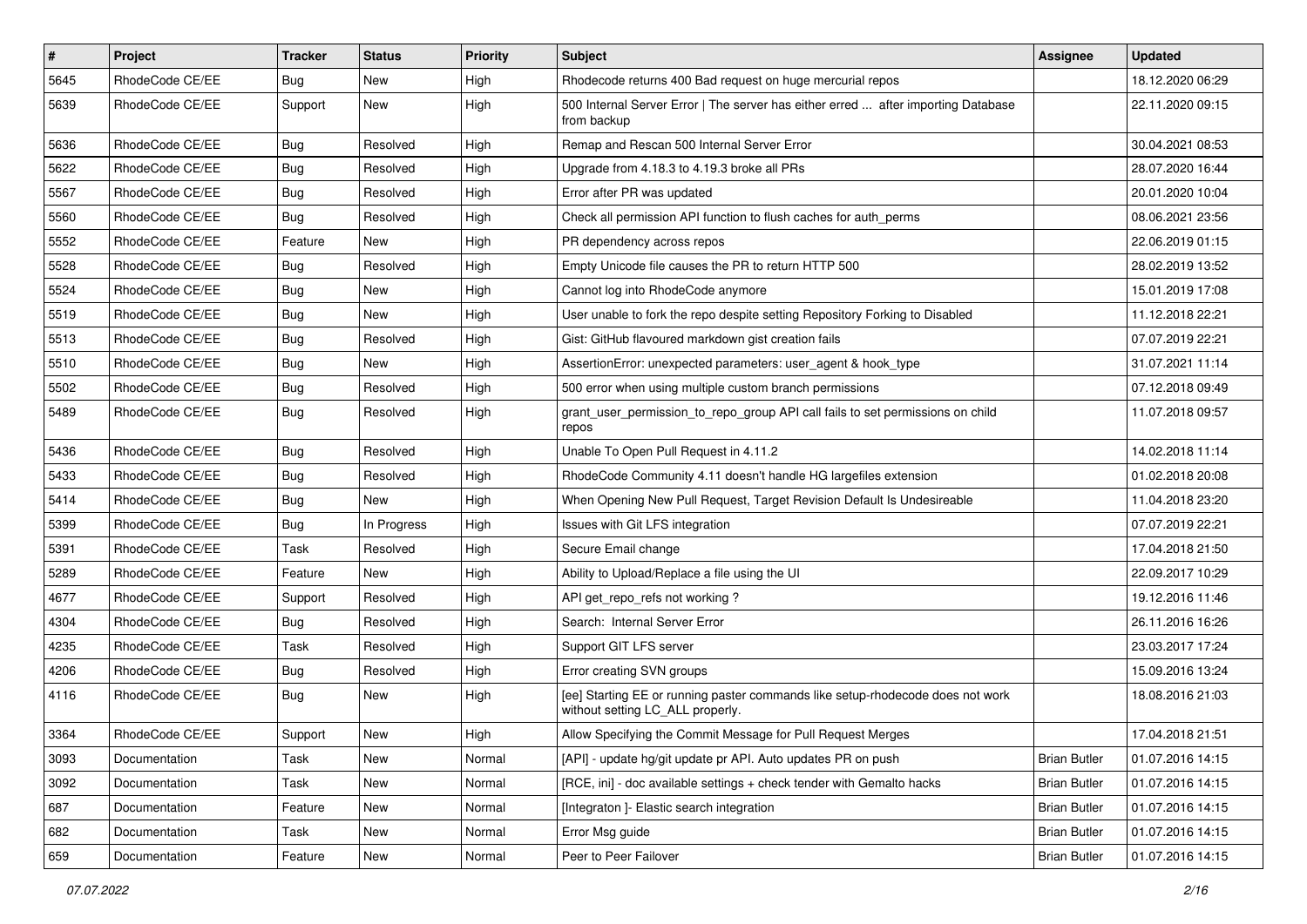| $\vert$ # | Project              | <b>Tracker</b> | <b>Status</b> | Priority | <b>Subject</b>                                                                                           | <b>Assignee</b>         | <b>Updated</b>   |
|-----------|----------------------|----------------|---------------|----------|----------------------------------------------------------------------------------------------------------|-------------------------|------------------|
| 5628      | Documentation        | <b>Bug</b>     | New           | Normal   | Problems with SSH Connection docs                                                                        |                         | 06.05.2022 21:14 |
| 5627      | Documentation        | <b>Bug</b>     | New           | Normal   | Immediate re-run of rhodecode-index throws warnings on some repos (and suggests<br>rebuild from scratch) |                         | 02.07.2020 19:41 |
| 5625      | Documentation        | <b>Bug</b>     | New           | Normal   | Feedback on RhodeCode Full-text search docs                                                              |                         | 02.07.2020 19:22 |
| 5591      | Documentation        | Support        | New           | Normal   | documentation typo                                                                                       |                         | 04.02.2020 19:43 |
| 5551      | Documentation        | Bug            | New           | Normal   | Mention LargeFile and LFS in the Backup page                                                             |                         | 21.04.2019 20:58 |
| 5529      | Documentation        | Support        | New           | Normal   | Documentation does not detail watched repositories                                                       |                         | 07.02.2019 00:16 |
| 5423      | Documentation        | Support        | Resolved      | Normal   | API-Documentation for Method "create_repo_group" faulty                                                  |                         | 22.01.2018 16:23 |
| 5348      | Documentation        | <b>Bug</b>     | New           | Normal   | Uninstall documentaion missing some steps                                                                |                         | 06.07.2017 10:25 |
| 5347      | Documentation        | <b>Bug</b>     | <b>New</b>    | Normal   | Post Install steps should include Apache or Nginx setup.                                                 |                         | 06.07.2017 10:23 |
| 5248      | Documentation        | Bug            | New           | Normal   | Installation of rhodecode-tools                                                                          |                         | 16.03.2017 16:35 |
| 5237      | Documentation        | Support        | New           | Normal   | documentation for DR                                                                                     |                         | 06.03.2017 23:34 |
| 5153      | Documentation        | Bug            | Resolved      | Normal   | Documentation: /tmp permissions                                                                          |                         | 04.01.2017 13:02 |
| 737       | Documentation        | Task           | New           | Normal   | What is an extra field and how do you add it?                                                            |                         | 01.07.2016 14:15 |
| 4052      | RhodeCode Appenlight | Task           | New           | Normal   | release fixes                                                                                            | <b>Marcin Lulek</b>     | 29.06.2016 12:14 |
| 4071      | RhodeCode Appenlight | Feature        | New           | Normal   | Allow for easy out-out of assigned permissions                                                           |                         | 05.07.2016 10:14 |
| 4064      | RhodeCode Appenlight | Feature        | New           | Normal   | Create a multiple action feature for Reports and Logs lists                                              |                         | 30.06.2016 15:18 |
| 4063      | RhodeCode Appenlight | Feature        | New           | Normal   | add option to specify custom value in dashboard select                                                   |                         | 30.06.2016 15:17 |
| 4062      | RhodeCode Appenlight | Feature        | New           | Normal   | A way to see browser breakdown for an error                                                              |                         | 30.06.2016 15:16 |
| 4061      | RhodeCode Appenlight | Feature        | New           | Normal   | Timezone for applications                                                                                |                         | 30.06.2016 15:16 |
| 4060      | RhodeCode Appenlight | Feature        | New           | Normal   | Replayable requests                                                                                      |                         | 30.06.2016 15:15 |
| 4059      | RhodeCode Appenlight | Feature        | New           | Normal   | Server Monitoring                                                                                        |                         | 30.06.2016 15:15 |
| 4057      | RhodeCode Appenlight | Feature        | New           | Normal   | Negation option for search filter                                                                        |                         | 30.06.2016 15:12 |
| 4056      | RhodeCode Appenlight | Feature        | New           | Normal   | Optionally allow to filter graphs per machine in dashboard                                               |                         | 30.06.2016 15:12 |
| 3994      | RhodeCode Appenlight | Bug            | New           | Normal   | during setup, user is given option to make admin account even if one does not exist                      |                         | 08.06.2016 12:44 |
| 3991      | RhodeCode Appenlight | Bug            | Resolved      | Normal   | report logs need upper margin                                                                            |                         | 21.06.2016 18:55 |
| 3990      | RhodeCode Appenlight | <b>Bug</b>     | New           | Normal   | some dashboard builder buttons are up against fields                                                     |                         | 07.06.2016 12:01 |
| 3989      | RhodeCode Appenlight | <b>Bug</b>     | Resolved      | Normal   | even up report spacing                                                                                   |                         | 21.06.2016 18:55 |
| 3987      | RhodeCode Appenlight | <b>Bug</b>     | New           | Normal   | adjust footer so it's consistent with the website footer                                                 |                         | 15.06.2016 10:20 |
| 3986      | RhodeCode Appenlight | <b>Bug</b>     | New           | Normal   | table headers should be left aligned                                                                     |                         | 07.06.2016 11:53 |
| 5326      | RhodeCode CE/EE      | Task           | Resolved      | Normal   | Public usergroup profile                                                                                 | Bartłomiej<br>Wołyńczyk | 22.02.2018 15:44 |
| 5270      | RhodeCode CE/EE      | Task           | New           | Normal   | Comments updates                                                                                         | Bartłomiej<br>Wołyńczyk | 17.04.2018 21:51 |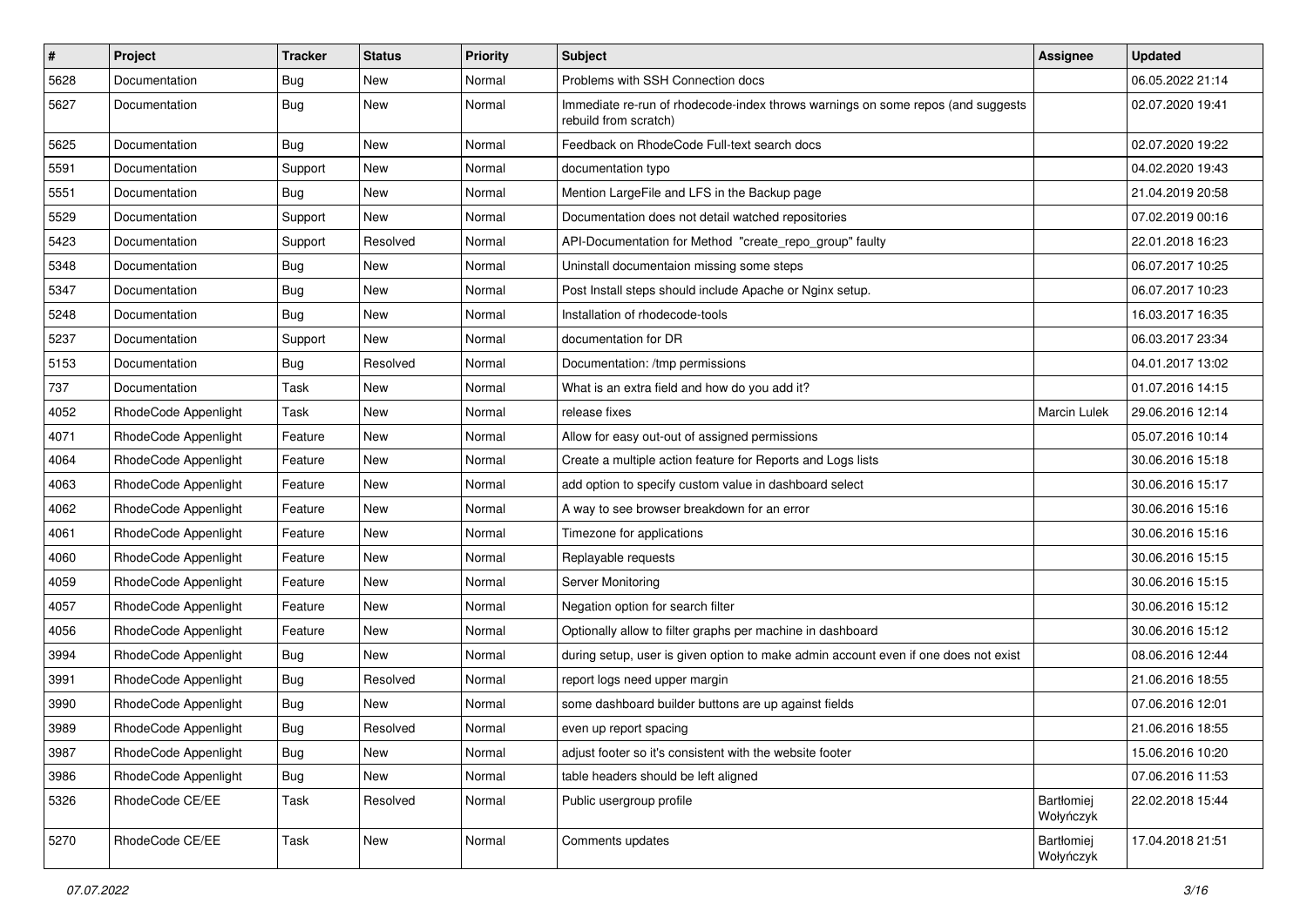| $\pmb{\#}$ | Project         | Tracker    | <b>Status</b> | <b>Priority</b> | <b>Subject</b>                                                                                                       | Assignee                       | <b>Updated</b>   |
|------------|-----------------|------------|---------------|-----------------|----------------------------------------------------------------------------------------------------------------------|--------------------------------|------------------|
| 4074       | RhodeCode CE/EE | Feature    | New           | Normal          | Edit review comment                                                                                                  | <b>Bartłomiej</b><br>Wołyńczyk | 17.04.2018 21:51 |
| 5615       | RhodeCode CE/EE | Feature    | Resolved      | Normal          | Misleading message in PR diff view "File was deleted in this version"                                                | Daniel D                       | 23.04.2020 17:40 |
| 5610       | RhodeCode CE/EE | Bug        | Resolved      | Normal          | Files navigation looses the at= <name> marker</name>                                                                 | Daniel D                       | 03.10.2021 23:23 |
| 5602       | RhodeCode CE/EE | Feature    | Resolved      | Normal          | Copy full path only copies partial                                                                                   | Daniel D                       | 30.03.2020 16:04 |
| 5599       | RhodeCode CE/EE | <b>Bug</b> | Resolved      | Normal          | SVN navigation to trunk fails                                                                                        | Daniel D                       | 04.04.2020 11:21 |
| 5581       | RhodeCode CE/EE | Feature    | Resolved      | Normal          | expose `send_email` option in the HTTP API, for `comment_commit` and<br>`comment_pull_request`                       | Daniel D                       | 29.01.2020 11:46 |
| 5579       | RhodeCode CE/EE | Bug        | Resolved      | Normal          | JS bug when a commit message can be parsed as a number                                                               | Daniel D                       | 20.01.2020 10:04 |
| 4311       | RhodeCode CE/EE | Task       | Resolved      | Normal          | Diffs feedback                                                                                                       | Daniel D                       | 26.11.2016 14:10 |
| 4296       | RhodeCode CE/EE | <b>Bug</b> | Resolved      | Normal          | [ee] Can not create pull requests with reviewers.                                                                    | Daniel D                       | 07.11.2016 21:17 |
| 4288       | RhodeCode CE/EE | Task       | Resolved      | Normal          | [ce, ee] unify controllers that use diffs                                                                            | Daniel D                       | 02.08.2017 11:41 |
| 4278       | RhodeCode CE/EE | Bug        | Resolved      | Normal          | [admin] Clicking the save button in admin -> settings -> issue tracker leads to<br>exception if no patterns entered. | Daniel D                       | 18.10.2016 13:38 |
| 4267       | RhodeCode CE/EE | Feature    | Resolved      | Normal          | [ce, ee] jira tracker integration wildcard project key support                                                       | Daniel D                       | 10.10.2016 20:13 |
| 4256       | RhodeCode CE/EE | Bug        | New           | Normal          | [ce, ee, ux] Source code highlight colors conflict with red/green inserted/deleted<br>blocks                         | Daniel D                       | 03.10.2016 05:00 |
| 4246       | RhodeCode CE/EE | Task       | New           | Normal          | [ce, ee, vcs, git] add tests for annotated git tags                                                                  | Daniel D                       | 13.02.2018 18:03 |
| 4238       | RhodeCode CE/EE | Task       | Resolved      | Normal          | default reviewers updates                                                                                            | Daniel D                       | 06.10.2016 14:26 |
| 4232       | RhodeCode CE/EE | Feature    | New           | Normal          | [ce, ee, pr, compare] redo diffs, support side by side diffs, html diffs                                             | Daniel D                       | 25.10.2016 15:40 |
| 4225       | RhodeCode CE/EE | Feature    | Resolved      | Normal          | [ce, ee] repo group integrations cascade to child repo groups                                                        | Daniel D                       | 14.09.2016 11:12 |
| 4208       | RhodeCode CE/EE | <b>Bug</b> | New           | Normal          | [ce, ee] test errors get hidden by error page                                                                        | Daniel D                       | 14.09.2016 12:00 |
| 4202       | RhodeCode CE/EE | Task       | Resolved      | Normal          | Polish the 503.html page                                                                                             | Daniel D                       | 30.08.2016 23:54 |
| 4197       | RhodeCode CE/EE | Task       | New           | Normal          | [ce, ee] get list of users with their permissions to a repository                                                    | Daniel D                       | 22.09.2017 10:30 |
| 4183       | RhodeCode CE/EE | Feature    | Resolved      | Normal          | Different roles for PR reviewers                                                                                     | Daniel D                       | 12.10.2020 23:13 |
| 4181       | RhodeCode CE/EE | Task       | Resolved      | Normal          | Integrations: allow root repos only integrations                                                                     | Daniel D                       | 31.08.2016 17:44 |
| 4180       | RhodeCode CE/EE | Task       | Resolved      | Normal          | integrations: possible limit the updates sent                                                                        | Daniel D                       | 22.08.2016 12:22 |
| 4179       | RhodeCode CE/EE | Task       | New           | Normal          | [ce, ee] refine perms summary list                                                                                   | Daniel D                       | 14.09.2016 12:09 |
| 4175       | RhodeCode CE/EE | Feature    | Resolved      | Normal          | [ce, ee] repo group integrations                                                                                     | Daniel D                       | 16.08.2016 20:00 |
| 4157       | RhodeCode CE/EE | Feature    | New           | Normal          | [integrations] Integrate with industry standard SW development tools                                                 | Daniel D                       | 08.08.2016 12:55 |
| 4147       | RhodeCode CE/EE | Task       | New           | Normal          | [ce, ee, docs] Events documentation                                                                                  | Daniel D                       | 15.08.2016 12:33 |
| 4120       | RhodeCode CE/EE | Task       | New           | Normal          | [ce] replace get repo nodes api                                                                                      | Daniel D                       | 17.04.2018 21:49 |
| 4110       | RhodeCode CE/EE | Bug        | In Progress   | Normal          | [ce, ee] repos can be named _admin, _static                                                                          | Daniel D                       | 20.07.2016 19:51 |
| 4092       | RhodeCode CE/EE | <b>Bug</b> | Feedback      | Normal          | [ce, ee] Redmine/JIRA integrations - smart commits                                                                   | Daniel D                       | 21.07.2016 12:59 |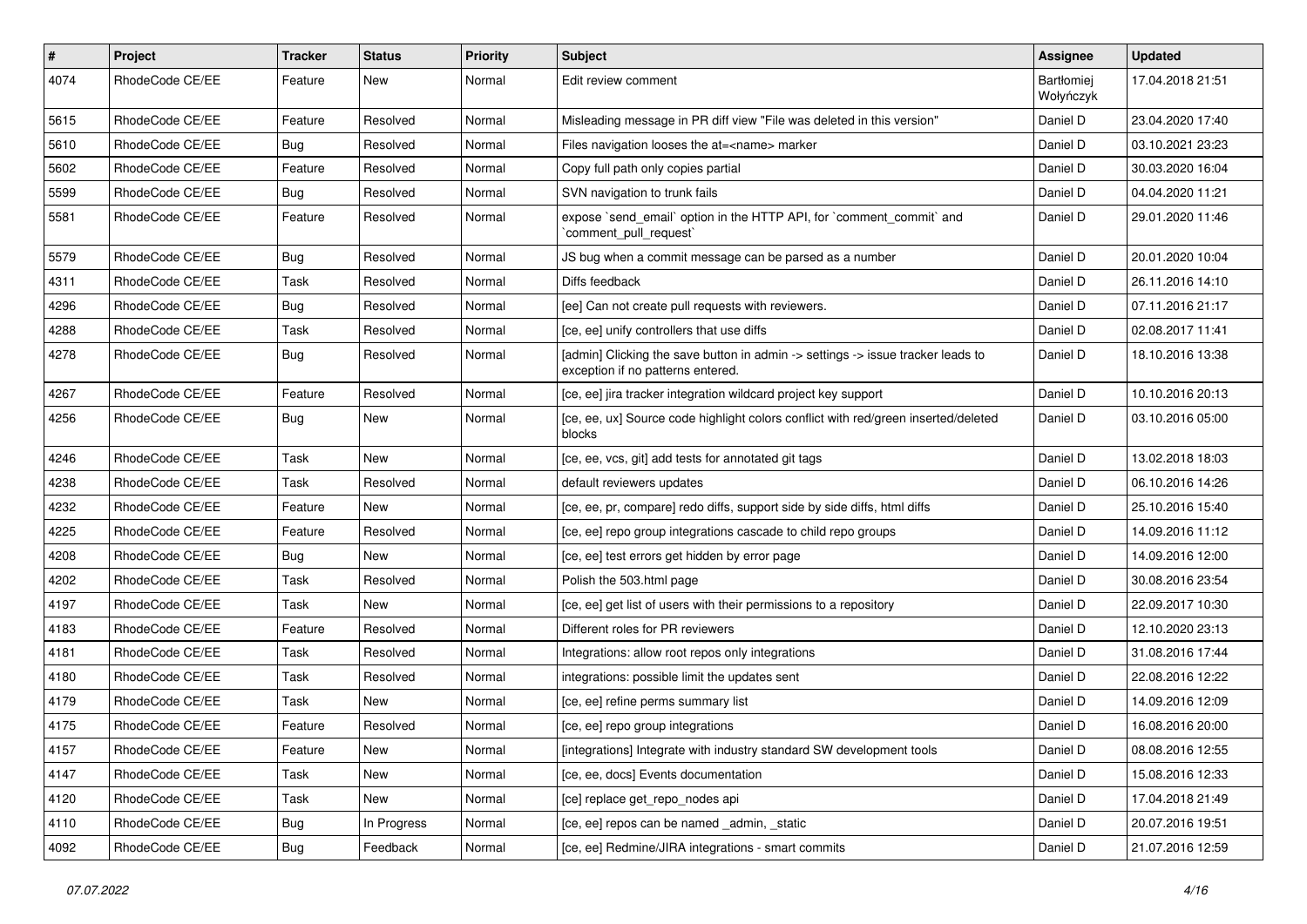| $\pmb{\#}$ | Project         | <b>Tracker</b> | <b>Status</b> | <b>Priority</b> | <b>Subject</b>                                                                                     | <b>Assignee</b>              | <b>Updated</b>                   |
|------------|-----------------|----------------|---------------|-----------------|----------------------------------------------------------------------------------------------------|------------------------------|----------------------------------|
| 4091       | RhodeCode CE/EE | Bug            | Resolved      | Normal          | [ce, ee] Redmine integration blocks for 30 seconds if redmine server not available                 | Daniel D                     | 15.07.2016 12:26                 |
| 1131       | RhodeCode CE/EE | Feature        | Resolved      | Normal          | Implement default reviewers for code review                                                        | Daniel D                     | 21.09.2016 18:28                 |
| 4153       | RhodeCode CE/EE | Task           | Resolved      | Normal          | Optimize readme fetching by changing the system of readme detection                                | Johannes<br>Bornhold         | 09.09.2016 10:17                 |
| 3971       | RhodeCode CE/EE | Bug            | Resolved      | Normal          | [ce, vcs] Merge requests/Pull requests failing due to rebase problem                               | Johannes<br>Bornhold         | 19.07.2016 15:54                 |
| 4254       | RhodeCode CE/EE | Bug            | Resolved      | Normal          | [frontend] 500 Internal Server Error with i18n-ed pages                                            |                              | Lisa Quatmann   30.09.2016 14:38 |
| 4224       | RhodeCode CE/EE | Bug            | Resolved      | Normal          | [docs] update docs re: removing old instances when switching editions                              | Lisa Quatmann                | 11.10.2016 15:36                 |
| 4194       | RhodeCode CE/EE | Task           | Resolved      | Normal          | move svn http backend out of labs into a real VCS settings                                         | Lisa Quatmann                | 14.09.2016 23:16                 |
| 4121       | RhodeCode CE/EE | Bug            | Resolved      | Normal          | [ce, ee] server announcement has extra margin                                                      |                              | Lisa Quatmann   26.09.2016 14:00 |
| 3488       | RhodeCode CE/EE | Bug            | Resolved      | Normal          | [frontend, styling] update icon font                                                               |                              | Lisa Quatmann   04.10.2016 13:27 |
| 5653       | RhodeCode CE/EE | Feature        | New           | Normal          | Extend SSH clone to support cloning by repo id.                                                    | Marcin<br>Kuzminski<br>[CTO] | 17.02.2021 12:58                 |
| 5386       | RhodeCode CE/EE | Task           | Resolved      | Normal          | Increase security for Email Change                                                                 | Marcin<br>Kuzminski<br>[CTO] | 17.02.2018 17:29                 |
| 5382       | RhodeCode CE/EE | Feature        | <b>New</b>    | Normal          | Support for repository aliases                                                                     | Marcin<br>Kuzminski<br>[CTO] | 04.09.2017 15:17                 |
| 5257       | RhodeCode CE/EE | <b>Bug</b>     | <b>New</b>    | Normal          | Git repository with big binary file provokes error and strange behavior/memory leak<br>of RH.      | Marcin<br>Kuzminski<br>[CTO] | 23.03.2017 22:02                 |
| 5150       | RhodeCode CE/EE | Task           | Resolved      | Normal          | Password reset promts in my account should be hidden in accounts that are not of<br>type rhodecode | Marcin<br>Kuzminski<br>[CTO] | 02.01.2017 16:34                 |
| 4670       | RhodeCode CE/EE | Task           | Resolved      | Normal          | Release 4.5.1                                                                                      | Marcin<br>Kuzminski<br>[CTO] | 06.12.2016 21:13                 |
| 4297       | RhodeCode CE/EE | Task           | Resolved      | Normal          | redo the my-pull-requests page to use the datagrid                                                 | Marcin<br>Kuzminski<br>[CTO] | 01.11.2016 09:31                 |
| 4282       | RhodeCode CE/EE | Task           | Resolved      | Normal          | Add inode limit together with disk usage                                                           | Marcin<br>Kuzminski<br>[CTO] | 19.10.2016 12:18                 |
| 4281       | RhodeCode CE/EE | Task           | Resolved      | Normal          | Fix docs on To `increase database performance`                                                     | Marcin<br>Kuzminski<br>[CTO] | 18.10.2016 16:39                 |
| 4276       | RhodeCode CE/EE | <b>Bug</b>     | Resolved      | Normal          | System info page uses mercurial/git versions from RhodeCode instead of VCSServer                   | Marcin<br>Kuzminski<br>[CTO] | 14.11.2016 21:19                 |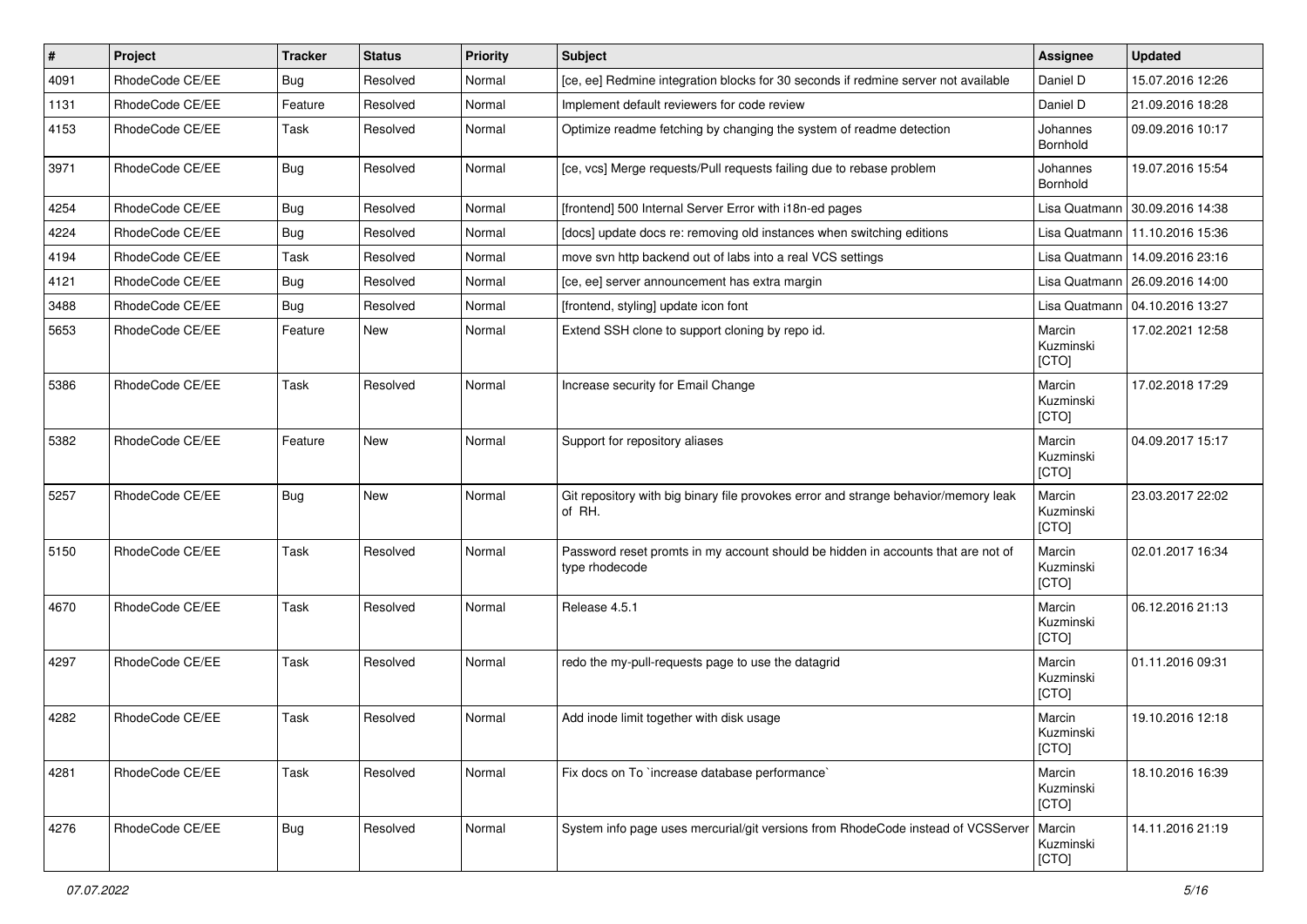| #    | Project         | <b>Tracker</b> | <b>Status</b> | <b>Priority</b> | <b>Subject</b>                                                                        | Assignee                     | <b>Updated</b>   |
|------|-----------------|----------------|---------------|-----------------|---------------------------------------------------------------------------------------|------------------------------|------------------|
| 4250 | RhodeCode CE/EE | Bug            | Resolved      | Normal          | Adding a reviewer into existing PR doesn't set a reason.                              | Marcin<br>Kuzminski<br>[CTO] | 07.10.2016 20:05 |
| 4245 | RhodeCode CE/EE | Task           | Resolved      | Normal          | Convert control command to use http mode by default                                   | Marcin<br>Kuzminski<br>[CTO] | 14.10.2016 16:13 |
| 4219 | RhodeCode CE/EE | Feature        | Resolved      | Normal          | [ce, ee] Add mandatory reviewers for pull requests                                    | Marcin<br>Kuzminski<br>[CTO] | 20.06.2017 15:23 |
| 4211 | RhodeCode CE/EE | Feature        | Resolved      | Normal          | [ce, ee] increase webhook flexibility                                                 | Marcin<br>Kuzminski<br>[CTO] | 20.06.2022 10:55 |
| 4193 | RhodeCode CE/EE | Feature        | In Progress   | Normal          | Improve Filter Functionality in the Change Log                                        | Marcin<br>Kuzminski<br>[CTO] | 22.09.2017 10:25 |
| 4178 | RhodeCode CE/EE | <b>Bug</b>     | Resolved      | Normal          | RhodeCode EE OVA VM wont run on a ESX 6.0 host                                        | Marcin<br>Kuzminski<br>[CTO] | 15.09.2016 13:25 |
| 4065 | RhodeCode CE/EE | <b>Bug</b>     | Resolved      | Normal          | [ux, login] 404 on login after comment attempt                                        | Marcin<br>Kuzminski<br>[CTO] | 04.07.2016 00:40 |
| 4036 | RhodeCode CE/EE | <b>Bug</b>     | Resolved      | Normal          | encrypted clone_uri can throw unicodeerror after key change                           | Marcin<br>Kuzminski<br>[CTO] | 27.06.2016 19:38 |
| 4035 | RhodeCode CE/EE | <b>Bug</b>     | In Progress   | Normal          | failed to create whoosh index                                                         | Marcin<br>Kuzminski<br>[CTO] | 06.07.2016 00:04 |
| 4000 | RhodeCode CE/EE | Feature        | New           | Normal          | Make compare more functional                                                          | Marcin<br>Kuzminski<br>[CTO] | 18.11.2017 19:11 |
| 3556 | RhodeCode CE/EE | Task           | Resolved      | Normal          | Disable and rename initial_repo_scan flag                                             | Marcin<br>Kuzminski<br>[CTO] | 22.04.2016 14:33 |
| 3549 | RhodeCode CE/EE | <b>Bug</b>     | Resolved      | Normal          | [4.0.0 regression], file source links use last commit id instead of current commit id | Marcin<br>Kuzminski<br>[CTO] | 21.04.2016 16:10 |
| 3483 | RhodeCode CE/EE | Bug            | New           | Normal          | oauth: disable 3rd party registration if RhodeCode registration is disabled           | Marcin<br>Kuzminski<br>[CTO] | 13.04.2016 12:13 |
| 3454 | RhodeCode CE/EE | Task           | Feedback      | Normal          | [ce/ee] visually differentiate the two editions                                       | Marcin<br>Kuzminski<br>[CTO] | 10.08.2016 03:30 |
| 5587 | RhodeCode CE/EE | <b>Bug</b>     | Resolved      | Normal          | Broken metatags in 4.18.1                                                             | Marcin Lulek                 | 29.01.2020 11:46 |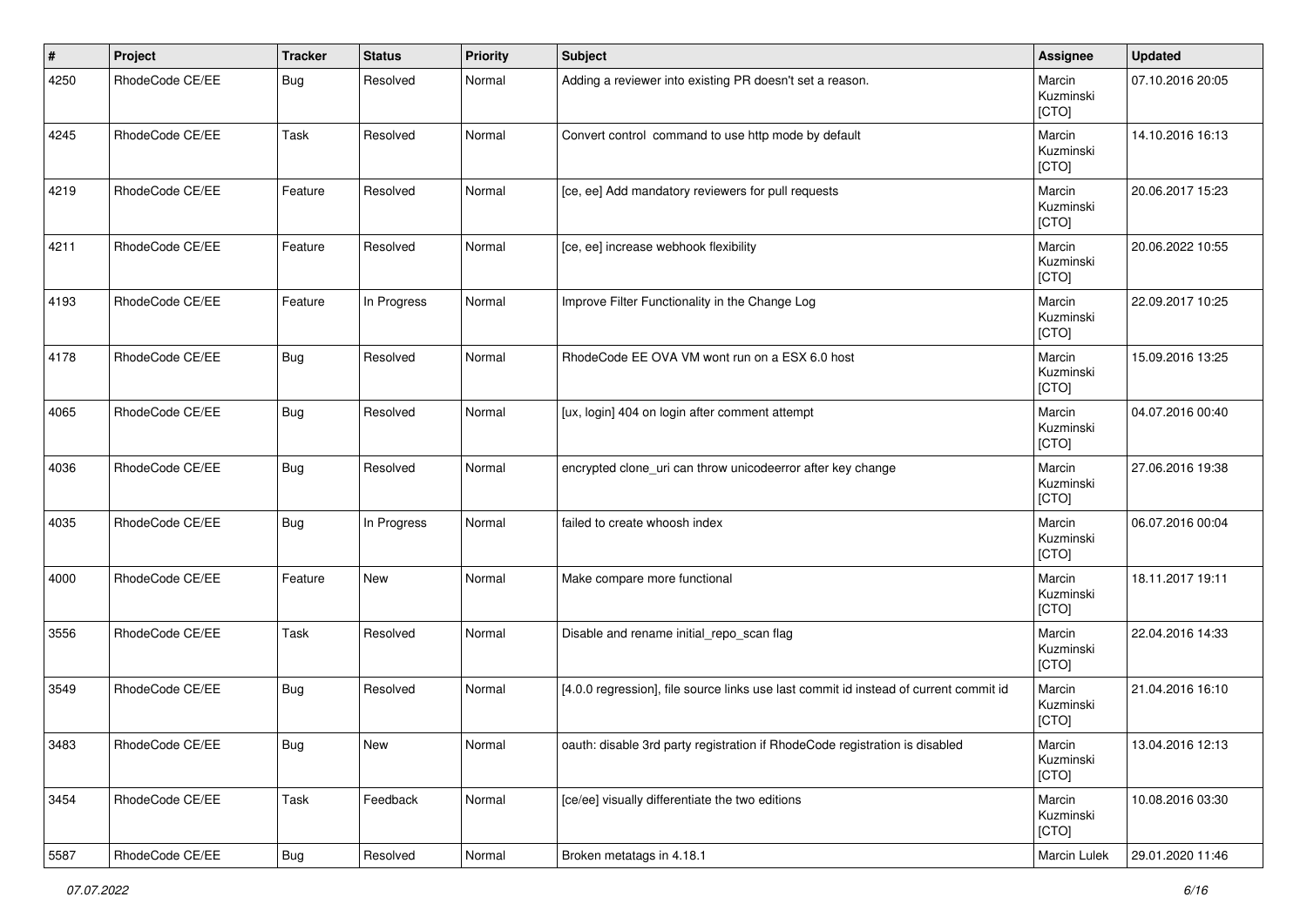| $\pmb{\#}$ | <b>Project</b>  | <b>Tracker</b> | <b>Status</b> | <b>Priority</b> | <b>Subject</b>                                                                                              | <b>Assignee</b>           | <b>Updated</b>                    |
|------------|-----------------|----------------|---------------|-----------------|-------------------------------------------------------------------------------------------------------------|---------------------------|-----------------------------------|
| 4269       | RhodeCode CE/EE | Support        | Resolved      | Normal          | Allow flash messages to be permanently surpressed                                                           | Marcin Lulek              | 14.10.2016 12:46                  |
| 4234       | RhodeCode CE/EE | Task           | New           | Normal          | prepare and test RhodeCode VM image for AWS                                                                 | <b>Marcin Lulek</b>       | 11.07.2017 13:32                  |
| 4279       | RhodeCode CE/EE | Bug            | Resolved      | Normal          | re-captcha validation is broken                                                                             | Martin<br>Bornhold        | 26.10.2016 22:27                  |
| 4277       | RhodeCode CE/EE | Bug            | Resolved      | Normal          | [frontend] System info page does not work correctly in safari.                                              | Martin<br>Bornhold        | 04.11.2016 12:08                  |
| 4271       | RhodeCode CE/EE | <b>Bug</b>     | Resolved      | Normal          | Browsing new repository groups via SVN issue                                                                | Martin<br><b>Bornhold</b> | 19.10.2016 11:11                  |
| 4247       | RhodeCode CE/EE | Bug            | Resolved      | Normal          | [vcs] Using current time as timestamp during archive creating leads to changing<br>hashes                   | Martin<br>Bornhold        | 28.09.2016 12:07                  |
| 4244       | RhodeCode CE/EE | Support        | Resolved      | Normal          | mod day syn template error when using auth realm with spaces in it                                          | Martin<br>Bornhold        | 28.09.2016 12:07                  |
| 4237       | RhodeCode CE/EE | Task           | Resolved      | Normal          | Enable HTTP support                                                                                         | Martin<br>Bornhold        | 12.10.2016 11:51                  |
| 4203       | RhodeCode CE/EE | Task           | Resolved      | Normal          | Get rid of svn.proxy.parent_path_root, and replace it with reading storage location<br>from Database        | Martin<br>Bornhold        | 22.09.2016 14:31                  |
| 3950       | RhodeCode CE/EE | Bug            | Resolved      | Normal          | [ce, ee] trying to merge pr against a deleted branch/bookmark breaks the pr page                            | Martin<br>Bornhold        | 27.10.2016 16:12                  |
| 1055       | RhodeCode CE/EE | Feature        | Resolved      | Normal          | [pr, vcs] Expose the shadow repository of a pull request                                                    | Martin<br>Bornhold        | 26.10.2016 10:33                  |
| 5368       | RhodeCode CE/EE | Feature        | Resolved      | Normal          | Mercurial: Close branch before merging it                                                                   |                           | Mathieu Cantin   21.01.2020 02:11 |
| 5548       | RhodeCode CE/EE | Feature        | New           | Normal          | Initial Search API                                                                                          | Peter Colledge            | 07.07.2019 22:21                  |
| 5553       | RhodeCode CE/EE | Bug            | New           | Normal          | Exceptions Tracker - Exception ID: 140095575901360 after upgrade to the lastes<br>version                   | Thierry<br>Wynsdau        | 10.07.2019 10:33                  |
| 5682       | RhodeCode CE/EE | Bug            | New           | Normal          | Login Page stuck until page is refreshed                                                                    |                           | 30.06.2022 20:31                  |
| 5679       | RhodeCode CE/EE | Bug            | New           | Normal          | Data directory continues to grow until it fills disk partition                                              |                           | 25.04.2022 11:42                  |
| 5677       | RhodeCode CE/EE | Support        | <b>New</b>    | Normal          | PR cross merge                                                                                              |                           | 28.01.2022 16:59                  |
| 5672       | RhodeCode CE/EE | <b>Bug</b>     | New           | Normal          | Unable to browse git repository folders with # in names                                                     |                           | 16.12.2021 18:13                  |
| 5670       | RhodeCode CE/EE | Bug            | New           | Normal          | Repo-level administrators can usurp owner of repoistory                                                     |                           | 01.12.2021 16:18                  |
| 5669       | RhodeCode CE/EE | Bug            | Resolved      | Normal          | Mercurial commit messages doesn't show cyrillic symbols                                                     |                           | 01.10.2021 10:39                  |
| 5664       | RhodeCode CE/EE | <b>Bug</b>     | New           | Normal          | Regression: When assigning permissions, cannot see own group in auto-complete<br>without special conditions |                           | 29.07.2021 10:49                  |
| 5662       | RhodeCode CE/EE | Bug            | New           | Normal          | Full text search not working due to crash in whoosh                                                         |                           | 07.06.2022 08:31                  |
| 5657       | RhodeCode CE/EE | <b>Bug</b>     | New           | Normal          | Error in maintenance page                                                                                   |                           | 30.03.2021 15:09                  |
| 5656       | RhodeCode CE/EE | Bug            | Resolved      | Normal          | Error for branch permission page                                                                            |                           | 30.04.2021 08:53                  |
| 5655       | RhodeCode CE/EE | Bug            | Resolved      | Normal          | New public gist's id is always auto generated                                                               |                           | 01.07.2021 12:06                  |
| 5654       | RhodeCode CE/EE | <b>Bug</b>     | New           | Normal          | Comment formatting broken when containing @ in a code block                                                 |                           | 24.02.2021 12:10                  |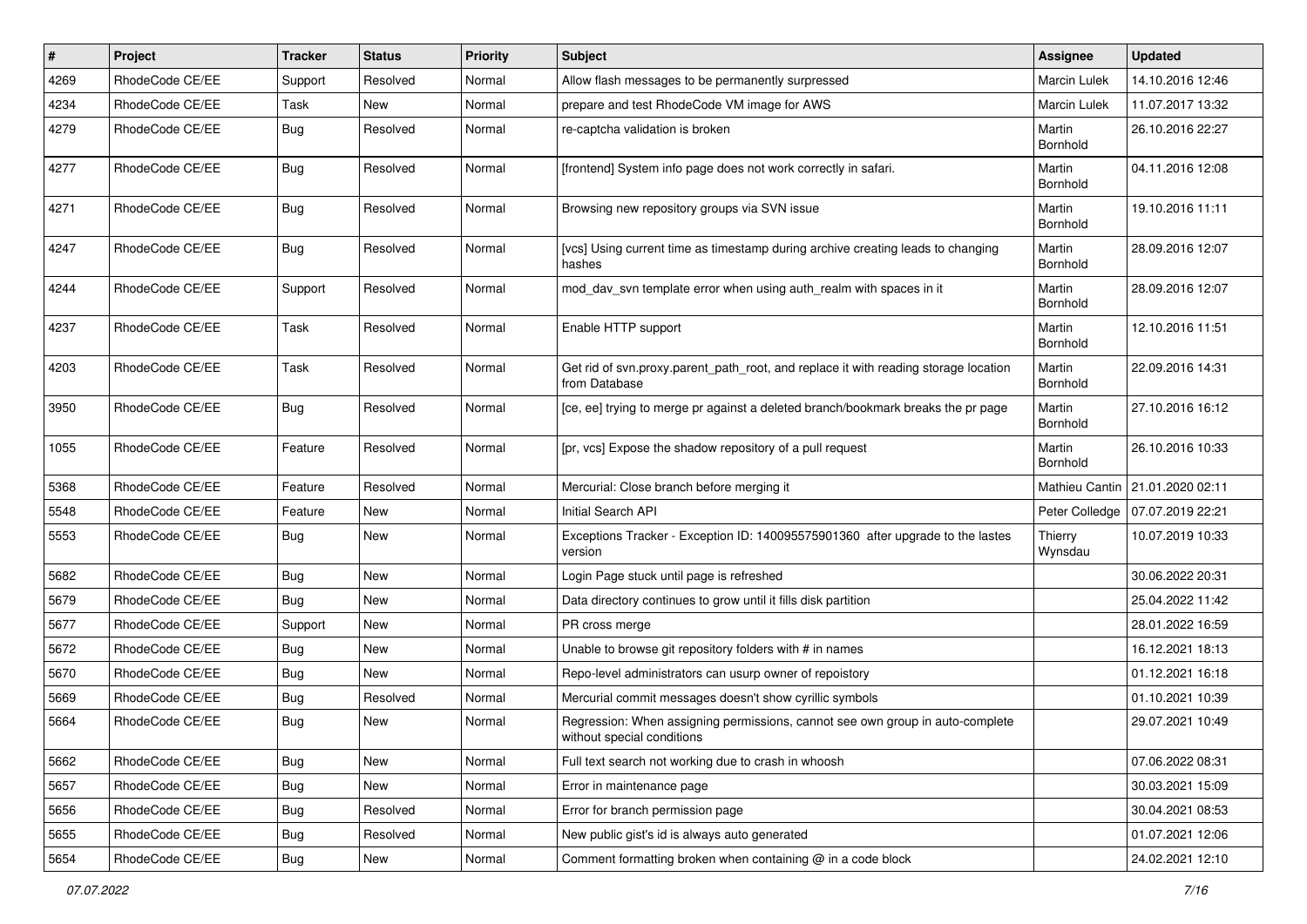| $\pmb{\#}$ | <b>Project</b>  | <b>Tracker</b> | <b>Status</b> | <b>Priority</b> | <b>Subject</b>                                                                                                                       | Assignee | <b>Updated</b>   |
|------------|-----------------|----------------|---------------|-----------------|--------------------------------------------------------------------------------------------------------------------------------------|----------|------------------|
| 5652       | RhodeCode CE/EE | Bug            | Resolved      | Normal          | Pull Requests: when title and descriptions contains character [] {} and () index out of<br>bound when attempting to comment/approve. |          | 30.04.2021 08:53 |
| 5651       | RhodeCode CE/EE | Bug            | Resolved      | Normal          | Pull requests can get stuck if the diff is too large (it was created by mistake but we<br>can't open it to delete it)                |          | 30.04.2021 08:53 |
| 5649       | RhodeCode CE/EE | Bug            | <b>New</b>    | Normal          | test-file-upload                                                                                                                     |          | 17.12.2020 23:08 |
| 5644       | RhodeCode CE/EE | <b>Bug</b>     | New           | Normal          | PR inks to comments not working if files are collapsed                                                                               |          | 02.12.2020 10:42 |
| 5642       | RhodeCode CE/EE | Feature        | Resolved      | Normal          | pull request version column in commit list                                                                                           |          | 30.04.2021 08:53 |
| 5641       | RhodeCode CE/EE | Feature        | New           | Normal          | "Add draft" / (x) button usability                                                                                                   |          | 30.11.2020 20:53 |
| 5638       | RhodeCode CE/EE | Feature        | <b>New</b>    | Normal          | Add "Copy full url path" button                                                                                                      |          | 05.02.2021 20:23 |
| 5637       | RhodeCode CE/EE | Feature        | <b>New</b>    | Normal          | Clone URL templates - add per repository/namespace                                                                                   |          | 29.10.2020 09:38 |
| 5635       | RhodeCode CE/EE | Feature        | Resolved      | Normal          | Remember column sorted by of the "Pull Requests You Participate In" table                                                            |          | 30.11.2020 22:30 |
| 5634       | RhodeCode CE/EE | Bug            | Resolved      | Normal          | Quick Search Toolbar bugs out if pull request contains unicode double quote<br>character "                                           |          | 12.10.2020 23:13 |
| 5633       | RhodeCode CE/EE | Bug            | Resolved      | Normal          | Moderately large pull requests fail because inefficient use of reviewer_data_json<br>column in pull requests table                   |          | 12.10.2020 23:13 |
| 5632       | RhodeCode CE/EE | Bug            | <b>New</b>    | Normal          | Missing Parent Folder for Personal Repo lacks proper handling                                                                        |          | 03.08.2020 07:56 |
| 5631       | RhodeCode CE/EE | Feature        | <b>New</b>    | Normal          | Change target of PR                                                                                                                  |          | 31.07.2020 17:05 |
| 5630       | RhodeCode CE/EE | Bug            | New           | Normal          | Inline comments do not follow the line of code                                                                                       |          | 21.07.2020 11:25 |
| 5629       | RhodeCode CE/EE | Bug            | New           | Normal          | Diff truncated on small files                                                                                                        |          | 21.07.2020 08:58 |
| 5626       | RhodeCode CE/EE | Bug            | New           | Normal          | Whoosh full-text indexing is fully indexing all repos, not recognizing forks                                                         |          | 02.07.2020 19:24 |
| 5624       | RhodeCode CE/EE | Bug            | New           | Normal          | Timeout when trying to test SMTP email configuration                                                                                 |          | 01.07.2020 20:01 |
| 5623       | RhodeCode CE/EE | <b>Bug</b>     | Resolved      | Normal          | Credentials for remote repository URL leaking in Repository Header                                                                   |          | 22.07.2020 00:47 |
| 5620       | RhodeCode CE/EE | Bug            | Resolved      | Normal          | Regression of mail rendering in Thunderbird                                                                                          |          | 15.06.2020 16:45 |
| 5619       | RhodeCode CE/EE | Bug            | Resolved      | Normal          | Setting Landing Commit to SVN Trunk results in Files tab hitting a 404                                                               |          | 04.06.2020 23:51 |
| 5618       | RhodeCode CE/EE | Support        | New           | Normal          | Getting HTTP 502 Bad Gateway when trying to push (or clone) on a slow network                                                        |          | 27.05.2020 21:56 |
| 5617       | RhodeCode CE/EE | Feature        | <b>New</b>    | Normal          | Allow PRs to non-head bookmarks                                                                                                      |          | 20.05.2020 12:25 |
| 5614       | RhodeCode CE/EE | Feature        | Resolved      | Normal          | Show context function name in hg diffs                                                                                               |          | 23.04.2020 13:43 |
| 5611       | RhodeCode CE/EE | Feature        | Resolved      | Normal          | Add information "is the pull request up to date?" in the PR page                                                                     |          | 03.10.2021 23:24 |
| 5609       | RhodeCode CE/EE | Support        | Resolved      | Normal          | Change git diff algorithm                                                                                                            |          | 31.03.2020 22:08 |
| 5605       | RhodeCode CE/EE | <b>Bug</b>     | Resolved      | Normal          | Cannot set subversion compatibility to 1.10                                                                                          |          | 30.03.2020 17:27 |
| 5603       | RhodeCode CE/EE | Feature        | Resolved      | Normal          | Code search - highlight matching search terms                                                                                        |          | 30.03.2020 11:16 |
| 5601       | RhodeCode CE/EE | Feature        | Resolved      | Normal          | Default navigation should be by branch name not commit id                                                                            |          | 04.06.2020 23:51 |
| 5600       | RhodeCode CE/EE | Feature        | New           | Normal          | Change default repository landing page                                                                                               |          | 27.01.2021 01:04 |
| 5596       | RhodeCode CE/EE | <b>Bug</b>     | Resolved      | Normal          | Pull Request duplicated after description edit                                                                                       |          | 14.04.2020 13:28 |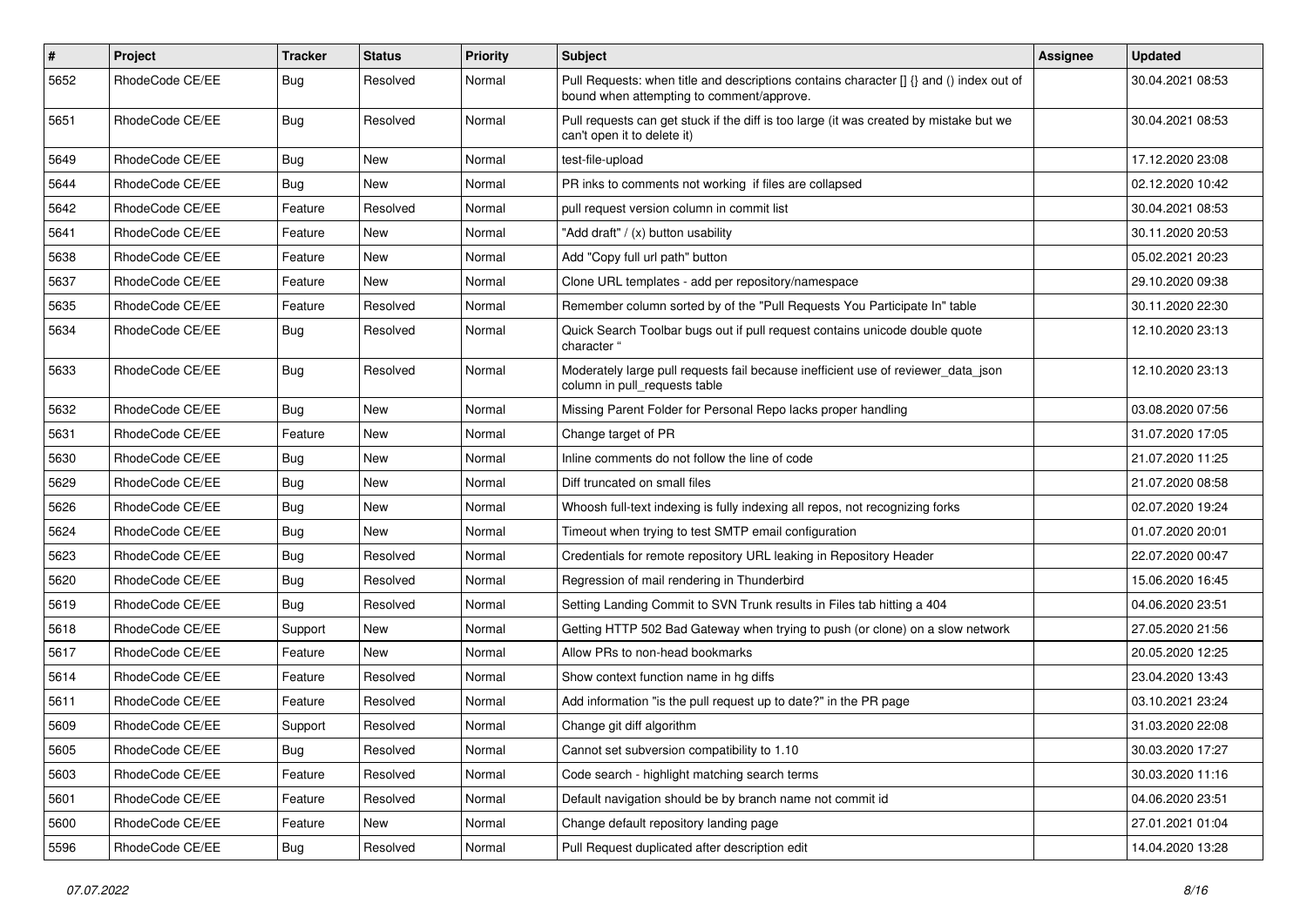| $\vert$ # | Project         | <b>Tracker</b> | <b>Status</b> | Priority | Subject                                                                                                                           | <b>Assignee</b> | <b>Updated</b>   |
|-----------|-----------------|----------------|---------------|----------|-----------------------------------------------------------------------------------------------------------------------------------|-----------------|------------------|
| 5595      | RhodeCode CE/EE | Feature        | New           | Normal   | Group code review mail notification                                                                                               |                 | 03.03.2020 10:17 |
| 5594      | RhodeCode CE/EE | Bug            | Resolved      | Normal   | Credentials in Repository Settings for Pull requests are exposed                                                                  |                 | 28.05.2020 20:25 |
| 5593      | RhodeCode CE/EE | Support        | New           | Normal   | SSH connections                                                                                                                   |                 | 17.02.2020 16:18 |
| 5590      | RhodeCode CE/EE | <b>Bug</b>     | New           | Normal   | Pull Request creation takes 2 minutes                                                                                             |                 | 28.05.2020 20:48 |
| 5588      | RhodeCode CE/EE | Bug            | <b>New</b>    | Normal   | wrong rendering of issue tracker pattern                                                                                          |                 | 29.01.2020 11:24 |
| 5586      | RhodeCode CE/EE | Feature        | <b>New</b>    | Normal   | @mention should be a link                                                                                                         |                 | 29.01.2020 11:46 |
| 5585      | RhodeCode CE/EE | Feature        | Resolved      | Normal   | Minimize downtime on rccontrol upgrade                                                                                            |                 | 27.03.2020 09:45 |
| 5584      | RhodeCode CE/EE | Feature        | New           | Normal   | "update pull request link" message on vcs client                                                                                  |                 | 23.01.2020 10:32 |
| 5583      | RhodeCode CE/EE | Feature        | Resolved      | Normal   | rcextensions hook for pull request comment                                                                                        |                 | 23.04.2020 13:42 |
| 5574      | RhodeCode CE/EE | Feature        | Resolved      | Normal   | hg: Information for external hooks                                                                                                |                 | 30.07.2020 15:40 |
| 5573      | RhodeCode CE/EE | Bug            | Resolved      | Normal   | Wrong notification Base Url for Email-Integrations                                                                                |                 | 16.01.2020 08:53 |
| 5571      | RhodeCode CE/EE | Bug            | Resolved      | Normal   | redmine does not work with firefox any more                                                                                       |                 | 25.10.2019 12:38 |
| 5570      | RhodeCode CE/EE | Bug            | New           | Normal   | Remap repositories always fail in RhodeCode community                                                                             |                 | 04.10.2019 14:50 |
| 5569      | RhodeCode CE/EE | <b>Bug</b>     | Resolved      | Normal   | SshWrapper error                                                                                                                  |                 | 21.01.2020 02:02 |
| 5561      | RhodeCode CE/EE | Bug            | Resolved      | Normal   | PR diff doesn't update when target changes                                                                                        |                 | 21.05.2020 11:53 |
| 5559      | RhodeCode CE/EE | Bug            | New           | Normal   | Timezone handling issue on repos list                                                                                             |                 | 07.07.2019 22:19 |
| 5557      | RhodeCode CE/EE | Bug            | Resolved      | Normal   | Consider removing slashes from the RSS feed names                                                                                 |                 | 31.10.2019 19:54 |
| 5556      | RhodeCode CE/EE | <b>Bug</b>     | <b>New</b>    | Normal   | After upgrade RhodeCode Enterprise, pull request via API adds repo owner as<br>default reviewer                                   |                 | 01.01.2020 13:09 |
| 5555      | RhodeCode CE/EE | Bug            | Resolved      | Normal   | Making Repository Public does not update the Default User Permissions                                                             |                 | 28.05.2020 20:26 |
| 5554      | RhodeCode CE/EE | Support        | Resolved      | Normal   | How to increase number of commits shown in pagination on dashboard and<br>changelog                                               |                 | 21.01.2020 02:08 |
| 5550      | RhodeCode CE/EE | Bug            | New           | Normal   | 500 Internal Server Error   The server has either erred or is incapable of performing<br>the requested operation.                 |                 | 18.04.2019 17:12 |
| 5547      | RhodeCode CE/EE | Bug            | New           | Normal   | UI not consistent between Firefox and Chrome                                                                                      |                 | 01.03.2019 23:35 |
| 5546      | RhodeCode CE/EE | Support        | Resolved      | Normal   | experiments with mercurial 4.9                                                                                                    |                 | 26.03.2019 09:23 |
| 5545      | RhodeCode CE/EE | Bug            | New           | Normal   | Merge commit to contain the username/reponame of the origin                                                                       |                 | 28.02.2019 13:46 |
| 5544      | RhodeCode CE/EE | Support        | Resolved      | Normal   | Use of authentication token with LDAP account results in account lockout when max<br>bad password attempts are configured in LDAP |                 | 27.02.2019 10:09 |
| 5543      | RhodeCode CE/EE | Feature        | New           | Normal   | Repo API should have equivalent get_repo_audit_logs() to User API call<br>get_user_audit_logs()                                   |                 | 26.02.2019 12:22 |
| 5541      | RhodeCode CE/EE | Support        | New           | Normal   | <b>SVN Settings: Repository Patterns</b>                                                                                          |                 | 16.12.2019 15:35 |
| 5540      | RhodeCode CE/EE | Bug            | New           | Normal   | Rhode Code 4.15.2 VCS Caching(?) behaviour                                                                                        |                 | 25.02.2019 17:01 |
| 5538      | RhodeCode CE/EE | <b>Bug</b>     | New           | Normal   | internal server error (UnicodeDecodeError) during rhodecode-index request                                                         |                 | 20.02.2019 14:43 |
| 5537      | RhodeCode CE/EE | Task           | Resolved      | Normal   | Add owner to create_pull_request API                                                                                              |                 | 28.02.2019 13:52 |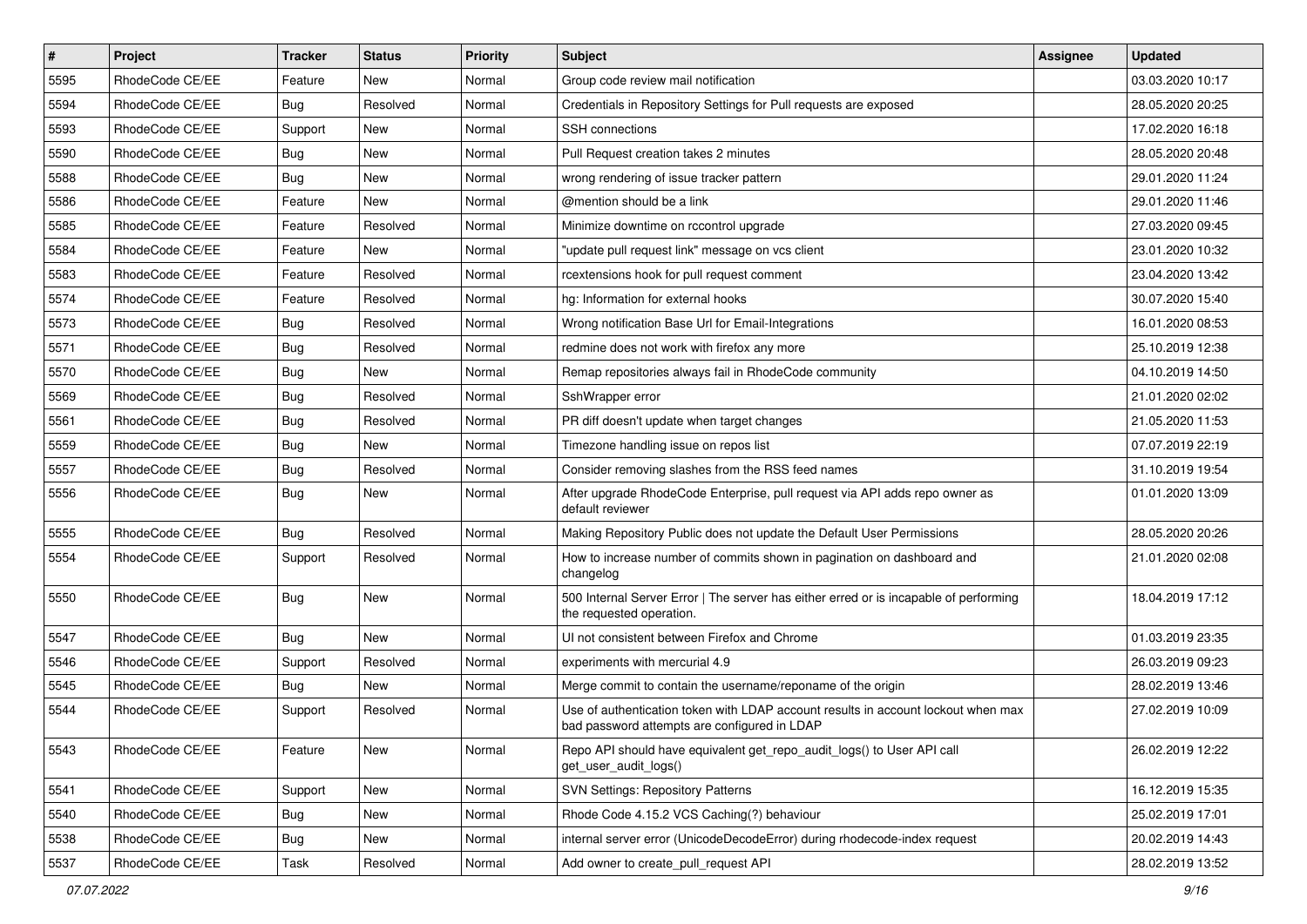| $\vert$ # | Project         | <b>Tracker</b> | <b>Status</b> | <b>Priority</b> | <b>Subject</b>                                                                           | <b>Assignee</b> | <b>Updated</b>   |
|-----------|-----------------|----------------|---------------|-----------------|------------------------------------------------------------------------------------------|-----------------|------------------|
| 5530      | RhodeCode CE/EE | <b>Bug</b>     | Resolved      | Normal          | Email integration has incorrect url                                                      |                 | 09.02.2019 10:33 |
| 5527      | RhodeCode CE/EE | Support        | <b>New</b>    | Normal          | API: expose human readable failure reason                                                |                 | 30.01.2019 17:43 |
| 5521      | RhodeCode CE/EE | Bug            | Resolved      | Normal          | Proxing SVN http requests does not work when using prefix for rhodecode.                 |                 | 28.02.2019 13:52 |
| 5520      | RhodeCode CE/EE | Feature        | Resolved      | Normal          | Show the head commits shas when the merge is prevented due to multiple heads             |                 | 28.02.2019 13:52 |
| 5518      | RhodeCode CE/EE | Bug            | Resolved      | Normal          | Zero-sized files in /rhodecode/config/rcextensions/examples                              |                 | 21.01.2020 02:18 |
| 5515      | RhodeCode CE/EE | <b>Bug</b>     | Resolved      | Normal          | PR default reviewer is incorrect                                                         |                 | 28.02.2019 13:52 |
| 5512      | RhodeCode CE/EE | Bug            | New           | Normal          | Show commit phase in summary view                                                        |                 | 09.11.2018 21:37 |
| 5511      | RhodeCode CE/EE | Feature        | New           | Normal          | New feature to synchronize the fork with the remote repo from the summary page           |                 | 13.11.2018 01:23 |
| 5509      | RhodeCode CE/EE | Bug            | New           | Normal          | Remove `!important attributes` from UI elements                                          |                 | 07.12.2018 07:40 |
| 5507      | RhodeCode CE/EE | Bug            | Resolved      | Normal          | Markdown rendering needs improvement                                                     |                 | 15.08.2019 15:40 |
| 5506      | RhodeCode CE/EE | <b>Bug</b>     | New           | Normal          | Web UI fonts are not looking good and is difficult to read for people with low vision    |                 | 26.10.2018 09:38 |
| 5505      | RhodeCode CE/EE | Bug            | Resolved      | Normal          | Notification emails from RhodeCode is garbled in Outlook 2016 web client                 |                 | 07.12.2018 09:49 |
| 5504      | RhodeCode CE/EE | Feature        | New           | Normal          | Buttons to copy commit hash and to expand the commit message in the repo<br>summary view |                 | 26.10.2018 00:59 |
| 5503      | RhodeCode CE/EE | Support        | New           | Normal          | failed to upgrade to 4.13.3                                                              |                 | 06.11.2018 18:28 |
| 5500      | RhodeCode CE/EE | Bug            | New           | Normal          | How to enable/set "RC_SKIP_HOOKS" to disable svn hooks?                                  |                 | 02.10.2018 07:45 |
| 5499      | RhodeCode CE/EE | Support        | New           | Normal          | ERROR [celery.worker.consumer.consumer] consumer: Cannot connect                         |                 | 11.09.2018 08:39 |
| 5497      | RhodeCode CE/EE | Support        | New           | Normal          | hg push hangs                                                                            |                 | 30.08.2018 22:15 |
| 5496      | RhodeCode CE/EE | Support        | New           | Normal          | database migration 4.11.6 mysql to 4.12.4 postgres                                       |                 | 27.08.2018 21:17 |
| 5495      | RhodeCode CE/EE | Support        | New           | Normal          | Idap to crowd users_groups sync source                                                   |                 | 10.09.2018 22:09 |
| 5494      | RhodeCode CE/EE | <b>Bug</b>     | New           | Normal          | rccontrol's python package management causes slow VCS SSH                                |                 | 02.04.2019 11:56 |
| 5492      | RhodeCode CE/EE | Bug            | New           | Normal          | VCSServer + SVN 1.10                                                                     |                 | 26.07.2018 15:01 |
| 5490      | RhodeCode CE/EE | Bug            | Resolved      | Normal          | Changes to repo group permissions via API are not audit logged                           |                 | 28.02.2019 13:52 |
| 5484      | RhodeCode CE/EE | Support        | New           | Normal          | Setting up ssh, remote hg not found                                                      |                 | 06.07.2018 23:41 |
| 5482      | RhodeCode CE/EE | <b>Bug</b>     | Resolved      | Normal          | Changing a repo's 'Remote pull uri' in its Settings fails with 'No repo type specified'  |                 | 31.10.2018 08:37 |
| 5475      | RhodeCode CE/EE | Bug            | New           | Normal          | Unable to locate user in OpenLDAP directory via Idaps                                    |                 | 08.06.2018 20:06 |
| 5471      | RhodeCode CE/EE | <b>Bug</b>     | New           | Normal          | Webhook integration failing: need more than 3 values to unpack                           |                 | 01.06.2018 02:26 |
| 5469      | RhodeCode CE/EE | Feature        | Resolved      | Normal          | elastisearch > 2.x not supported ?                                                       |                 | 21.01.2020 02:19 |
| 5468      | RhodeCode CE/EE | Support        | New           | Normal          | Check logic for updating last commit for repository groups                               |                 | 30.08.2018 09:47 |
| 5462      | RhodeCode CE/EE | <b>Bug</b>     | New           | Normal          | create_repo api fails with celery enabled                                                |                 | 10.07.2018 17:49 |
| 5461      | RhodeCode CE/EE | <b>Bug</b>     | Resolved      | Normal          | Changes to user group permissions via API are not audit logged                           |                 | 30.08.2018 09:47 |
| 5457      | RhodeCode CE/EE | <b>Bug</b>     | Resolved      | Normal          | Internal server error on full-text search settings page with Elasticsearch               |                 | 16.04.2018 09:08 |
| 5444      | RhodeCode CE/EE | <b>Bug</b>     | Resolved      | Normal          | Error while creating a pull request on a Mercurial repository                            |                 | 17.04.2018 22:29 |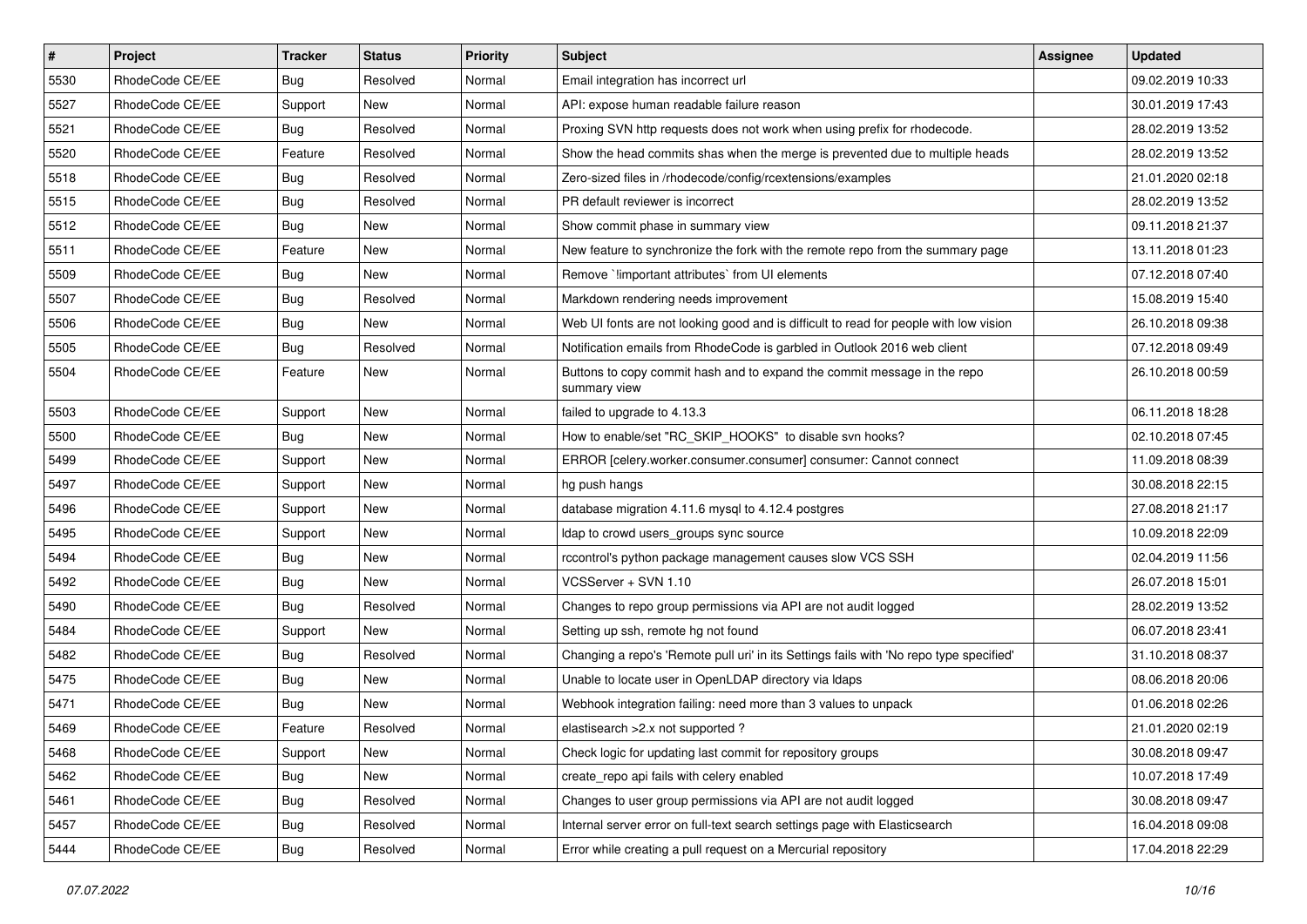| $\sharp$ | Project         | <b>Tracker</b> | <b>Status</b> | <b>Priority</b> | Subject                                                                                                                                                                              | Assignee | <b>Updated</b>   |
|----------|-----------------|----------------|---------------|-----------------|--------------------------------------------------------------------------------------------------------------------------------------------------------------------------------------|----------|------------------|
| 5412     | RhodeCode CE/EE | <b>Bug</b>     | Resolved      | Normal          | Webhook for "pullrequest commented" event returns incomplete data                                                                                                                    |          | 27.02.2018 18:00 |
| 5410     | RhodeCode CE/EE | Bug            | New           | Normal          | After converting to CE, we get the following error when trying to view some repos in<br>the UI: "UnicodeDecodeError: 'ascii' codec can't decode byte" (full error in<br>Description) |          | 25.01.2018 20:45 |
| 5406     | RhodeCode CE/EE | Bug            | <b>New</b>    | Normal          | <b>Installer Fails</b>                                                                                                                                                               |          | 01.12.2017 11:52 |
| 5405     | RhodeCode CE/EE | Bug            | New           | Normal          | Add repository from UI leads to HTTP/404                                                                                                                                             |          | 28.11.2017 11:39 |
| 5404     | RhodeCode CE/EE | Task           | New           | Normal          | Add an option to detach review rules when deleting an user                                                                                                                           |          | 22.11.2017 11:23 |
| 5400     | RhodeCode CE/EE | Task           | New           | Normal          | User group - subgroup support                                                                                                                                                        |          | 06.11.2017 22:00 |
| 5396     | RhodeCode CE/EE | Feature        | Resolved      | Normal          | Merge state with shadow repo should be created during pull request                                                                                                                   |          | 12.10.2017 21:57 |
| 5395     | RhodeCode CE/EE | Support        | Resolved      | Normal          | Svn protocols and performance                                                                                                                                                        |          | 04.04.2019 18:08 |
| 5394     | RhodeCode CE/EE | Support        | <b>New</b>    | Normal          | SVN to Git / Mercurial Migration                                                                                                                                                     |          | 03.10.2017 09:29 |
| 5381     | RhodeCode CE/EE | Bug            | Resolved      | Normal          | Email integration changeset links invalid                                                                                                                                            |          | 06.09.2017 12:29 |
| 5380     | RhodeCode CE/EE | Bug            | Resolved      | Normal          | repo commits pageintion error                                                                                                                                                        |          | 06.09.2017 19:16 |
| 5379     | RhodeCode CE/EE | <b>Bug</b>     | Resolved      | Normal          | Journal RSS feed errors                                                                                                                                                              |          | 01.09.2017 16:40 |
| 5376     | RhodeCode CE/EE | Bug            | Resolved      | Normal          | error: pretxnchangegroup.acl hook failed: acl: user "" denied on branch "default"                                                                                                    |          | 16.08.2017 19:45 |
| 5375     | RhodeCode CE/EE | Support        | Resolved      | Normal          | How do I configure "Go to" to just search repository names?                                                                                                                          |          | 16.08.2017 18:00 |
| 5371     | RhodeCode CE/EE | Bug            | <b>New</b>    | Normal          | Comment times in Pull Requests are off by 1 day                                                                                                                                      |          | 10.04.2018 15:11 |
| 5343     | RhodeCode CE/EE | Task           | Resolved      | Normal          | SSH key management and SSH support                                                                                                                                                   |          | 18.08.2017 23:50 |
| 5337     | RhodeCode CE/EE | Bug            | Resolved      | Normal          | Possible memory leak after few Git Pull Requests                                                                                                                                     |          | 08.08.2017 13:08 |
| 5321     | RhodeCode CE/EE | Feature        | Resolved      | Normal          | Audit logs                                                                                                                                                                           |          | 21.06.2017 12:49 |
| 5316     | RhodeCode CE/EE | Feature        | In Progress   | Normal          | UI should provide checkout URL for a SVN path                                                                                                                                        |          | 06.11.2017 21:59 |
| 5304     | RhodeCode CE/EE | Bug            | Resolved      | Normal          | Email template not correct                                                                                                                                                           |          | 31.10.2018 08:36 |
| 5297     | RhodeCode CE/EE | Bug            | Resolved      | Normal          | Locale fails on a SuSE system                                                                                                                                                        |          | 31.10.2018 08:36 |
| 5278     | RhodeCode CE/EE | Feature        | <b>New</b>    | Normal          | Require support for git repositories of the form git://                                                                                                                              |          | 13.04.2017 15:20 |
| 5277     | RhodeCode CE/EE | Bug            | Resolved      | Normal          | table id=user_list_table - Ajax error                                                                                                                                                |          | 13.04.2017 01:04 |
| 5273     | RhodeCode CE/EE | Feature        | <b>New</b>    | Normal          | Comment status                                                                                                                                                                       |          | 07.04.2017 13:10 |
| 5272     | RhodeCode CE/EE | Feature        | Resolved      | Normal          | Pull Request checklist                                                                                                                                                               |          | 21.01.2020 02:09 |
| 5271     | RhodeCode CE/EE | Feature        | New           | Normal          | Private comments                                                                                                                                                                     |          | 07.04.2017 12:01 |
| 5269     | RhodeCode CE/EE | Support        | New           | Normal          | Upgrade from RC EE 3.7.1 to RC EE 4.x                                                                                                                                                |          | 29.06.2017 19:36 |
| 5266     | RhodeCode CE/EE | Bug            | Resolved      | Normal          | Validate if changes in target branches get's propagated on Pull request updates                                                                                                      |          | 05.04.2017 18:10 |
| 5265     | RhodeCode CE/EE | Task           | Resolved      | Normal          | Enable phases support                                                                                                                                                                |          | 11.05.2017 11:10 |
| 5259     | RhodeCode CE/EE | Bug            | Resolved      | Normal          | user-journal storage changes                                                                                                                                                         |          | 12.04.2017 00:04 |
| 5256     | RhodeCode CE/EE | Feature        | New           | Normal          | Last repository access time.                                                                                                                                                         |          | 23.03.2017 16:34 |
| 5255     | RhodeCode CE/EE | Support        | New           | Normal          | I can't access issues created by me from mail                                                                                                                                        |          | 04.04.2017 11:28 |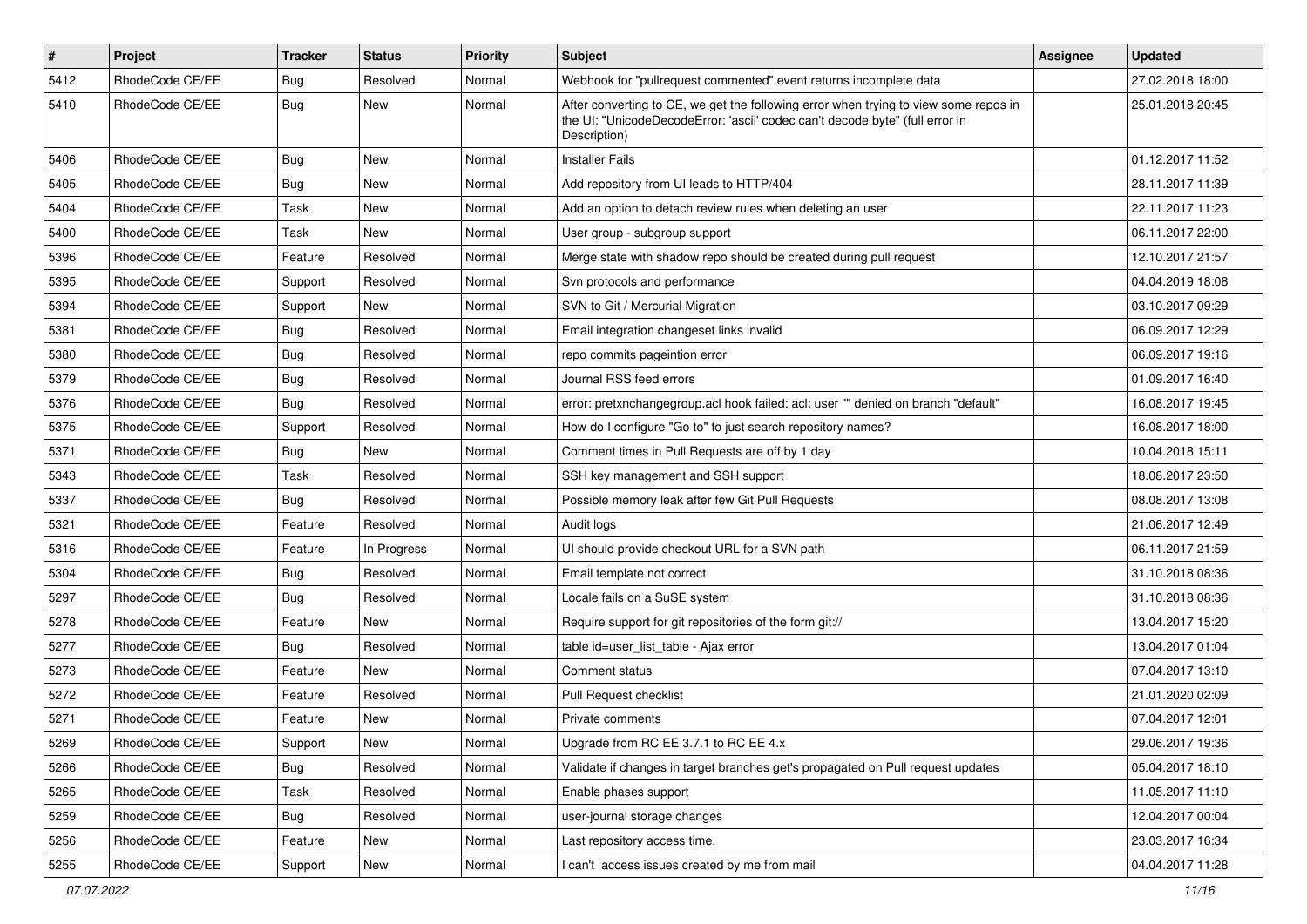| $\vert$ # | Project         | <b>Tracker</b> | <b>Status</b> | <b>Priority</b> | <b>Subject</b>                                                                           | <b>Assignee</b> | <b>Updated</b>   |
|-----------|-----------------|----------------|---------------|-----------------|------------------------------------------------------------------------------------------|-----------------|------------------|
| 5235      | RhodeCode CE/EE | Task           | Resolved      | Normal          | relative image support                                                                   |                 | 10.03.2017 23:37 |
| 5229      | RhodeCode CE/EE | Task           | Resolved      | Normal          | add support for https://clipboardjs.com/                                                 |                 | 21.01.2020 02:19 |
| 5227      | RhodeCode CE/EE | Bug            | New           | Normal          | 400 during a svn checkout, file with special chars                                       |                 | 23.02.2017 17:43 |
| 5225      | RhodeCode CE/EE | Task           | Resolved      | Normal          | add tag of author/contribitor to comments                                                |                 | 11.05.2017 11:10 |
| 5221      | RhodeCode CE/EE | Task           | Resolved      | Normal          | Missing comment type in emails                                                           |                 | 19.02.2017 21:46 |
| 5218      | RhodeCode CE/EE | Bug            | New           | Normal          | 500 when forking repository, when using special chars in password.                       |                 | 19.02.2017 21:46 |
| 5213      | RhodeCode CE/EE | Bug            | Resolved      | Normal          | Fixing Apache Proxy timeout issues                                                       |                 | 14.02.2017 09:44 |
| 5210      | RhodeCode CE/EE | Bug            | Resolved      | Normal          | webook problems                                                                          |                 | 13.02.2017 19:43 |
| 5203      | RhodeCode CE/EE | Task           | Resolved      | Normal          | optimise large repos speed                                                               |                 | 08.09.2017 16:10 |
| 5202      | RhodeCode CE/EE | Task           | Resolved      | Normal          | run git gc and git repack on GIT repos when we have a scheduler via celery in<br>pyramid |                 | 04.12.2017 20:49 |
| 5201      | RhodeCode CE/EE | Task           | Resolved      | Normal          | API: implement describe-methods                                                          |                 | 13.02.2017 15:57 |
| 5200      | RhodeCode CE/EE | Task           | <b>New</b>    | Normal          | investigate search improvements                                                          |                 | 16.12.2019 16:04 |
| 5198      | RhodeCode CE/EE | Task           | Resolved      | Normal          | remove pyro4 from enterprise                                                             |                 | 07.02.2017 19:28 |
| 5187      | RhodeCode CE/EE | Feature        | Resolved      | Normal          | changelog dynamic loading of commits                                                     |                 | 12.06.2018 12:31 |
| 5184      | RhodeCode CE/EE | Task           | Resolved      | Normal          | bump pyramid to 1.7.X                                                                    |                 | 06.02.2017 21:50 |
| 5164      | RhodeCode CE/EE | Bug            | Resolved      | Normal          | non-web calls are leaking session objects                                                |                 | 13.01.2017 01:30 |
| 4678      | RhodeCode CE/EE | Task           | Resolved      | Normal          | Release 4.5.2                                                                            |                 | 19.12.2016 17:32 |
| 4676      | RhodeCode CE/EE | <b>Bug</b>     | Resolved      | Normal          | Some admin passwords can make installation fail                                          |                 | 16.12.2016 16:16 |
| 4675      | RhodeCode CE/EE | Bug            | Resolved      | Normal          | Disk free inodes are displayed incorrectly                                               |                 | 13.12.2016 22:41 |
| 4669      | RhodeCode CE/EE | Task           | <b>New</b>    | Normal          | disable pytest sugar on nix-build                                                        |                 | 01.12.2016 12:52 |
| 4666      | RhodeCode CE/EE | Task           | Resolved      | Normal          | Bump git and mercurial to latest versions                                                |                 | 02.12.2016 19:01 |
| 4312      | RhodeCode CE/EE | Task           | New           | Normal          | Storage location changes                                                                 |                 | 11.07.2017 13:31 |
| 4306      | RhodeCode CE/EE | Bug            | Resolved      | Normal          | Issue to push file with character # on a SVN                                             |                 | 03.04.2017 16:44 |
| 4305      | RhodeCode CE/EE | Task           | Resolved      | Normal          | Meta-tagging could be excluded from limit                                                |                 | 09.11.2016 19:27 |
| 4303      | RhodeCode CE/EE | Support        | New           | Normal          | rhodecode instance                                                                       |                 | 08.11.2016 16:32 |
| 4301      | RhodeCode CE/EE | Feature        | New           | Normal          | [API] toggle force_password_reset in api for Idap users                                  |                 | 28.10.2016 15:43 |
| 4299      | RhodeCode CE/EE | Task           | New           | Normal          | TEMPLATE repo groups                                                                     |                 | 22.09.2017 10:26 |
| 4290      | RhodeCode CE/EE | Task           | New           | Normal          | Allow to transplant the review status to merged commits                                  |                 | 17.04.2018 21:50 |
| 4285      | RhodeCode CE/EE | <b>Bug</b>     | New           | Normal          | Intermittent error while trying to create or fork a repository                           |                 | 17.10.2016 22:42 |
| 4283      | RhodeCode CE/EE | Task           | Resolved      | Normal          | bump whoosh to 2.7.4 release                                                             |                 | 13.12.2016 21:08 |
| 4274      | RhodeCode CE/EE | <b>Bug</b>     | Resolved      | Normal          | 500 error when push big objects                                                          |                 | 13.02.2017 19:53 |
| 4272      | RhodeCode CE/EE | Feature        | New           | Normal          | Better SPAM protection                                                                   |                 | 12.10.2016 11:14 |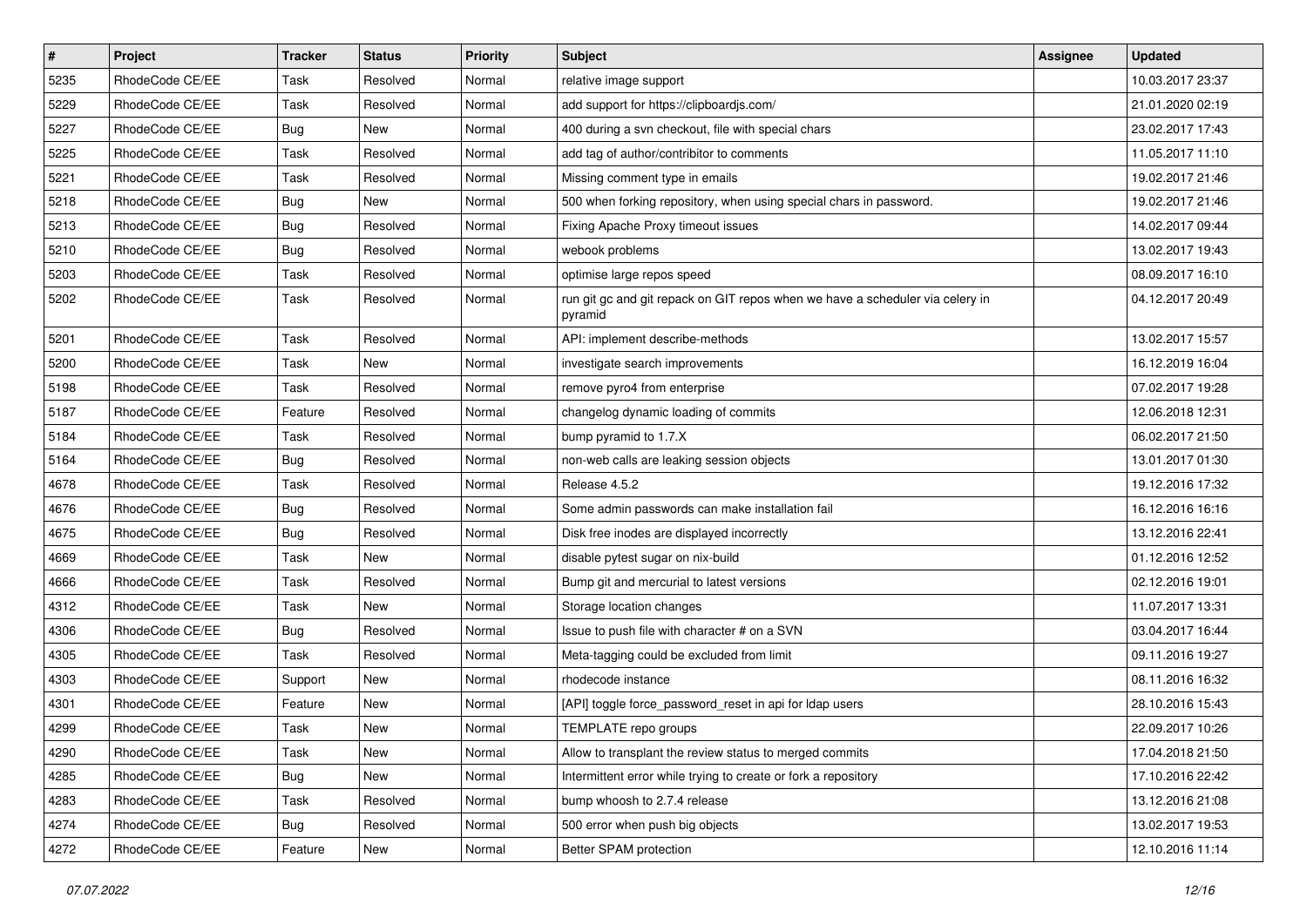| $\sharp$ | Project         | <b>Tracker</b> | <b>Status</b> | Priority | Subject                                                                                               | <b>Assignee</b> | <b>Updated</b>   |
|----------|-----------------|----------------|---------------|----------|-------------------------------------------------------------------------------------------------------|-----------------|------------------|
| 4266     | RhodeCode CE/EE | Bug            | Resolved      | Normal   | Error 500 on integrations page after setting up Webhook                                               |                 | 17.10.2016 15:35 |
| 4255     | RhodeCode CE/EE | Bug            | <b>New</b>    | Normal   | [translation, i18n] translation not being applied to integrations pages                               |                 | 30.09.2016 15:56 |
| 4252     | RhodeCode CE/EE | Support        | <b>New</b>    | Normal   | Backup & Recovery                                                                                     |                 | 07.10.2016 19:47 |
| 4227     | RhodeCode CE/EE | Support        | Resolved      | Normal   | VBScript files detected as text/plain - no syntax highlighting                                        |                 | 14.09.2016 22:38 |
| 4226     | RhodeCode CE/EE | Feature        | <b>New</b>    | Normal   | [settings, system info] add VCS and Channelstream status to System Info                               |                 | 14.09.2016 16:45 |
| 4222     | RhodeCode CE/EE | Feature        | New           | Normal   | Configurable detection of READMEs                                                                     |                 | 09.09.2016 10:05 |
| 4216     | RhodeCode CE/EE | Task           | New           | Normal   | [ux, renderers] implement consistent rendering for text fields                                        |                 | 06.09.2016 11:46 |
| 4207     | RhodeCode CE/EE | Feature        | Resolved      | Normal   | Support for obsolescence markers in changelog UI                                                      |                 | 19.05.2017 16:14 |
| 4192     | RhodeCode CE/EE | Feature        | Resolved      | Normal   | [ce, ee] slack/hipchat integrations group commits by branch pushed                                    |                 | 09.09.2016 19:01 |
| 4191     | RhodeCode CE/EE | Feature        | <b>New</b>    | Normal   | Add custom Image logo option to header                                                                |                 | 22.08.2016 14:49 |
| 4190     | RhodeCode CE/EE | Bug            | New           | Normal   | [tests] fix or remove rst xss inline test                                                             |                 | 22.08.2016 12:15 |
| 4189     | RhodeCode CE/EE | Bug            | New           | Normal   | [tests, git] count of commit ids is different for git than hg when comparing remote                   |                 | 22.08.2016 12:34 |
| 4188     | RhodeCode CE/EE | Bug            | <b>New</b>    | Normal   | [tests, svn] changeset tests produce different results for svn                                        |                 | 22.08.2016 09:54 |
| 4182     | RhodeCode CE/EE | Feature        | <b>New</b>    | Normal   | add direct link from notification to corresponding PR                                                 |                 | 19.08.2016 12:35 |
| 4169     | RhodeCode CE/EE | Task           | Resolved      | Normal   | re-architecture celery support                                                                        |                 | 17.11.2017 19:21 |
| 4163     | RhodeCode CE/EE | Task           | New           | Normal   | [ce, ee] celery refactor + upgrade                                                                    |                 | 15.08.2016 12:32 |
| 4151     | RhodeCode CE/EE | Task           | Resolved      | Normal   | [packaging] Subversion to current 1.9.X                                                               |                 | 09.09.2016 10:18 |
| 4144     | RhodeCode CE/EE | Feature        | <b>New</b>    | Normal   | [ux] improve enable/disable of notifications                                                          |                 | 02.08.2016 17:19 |
| 4140     | RhodeCode CE/EE | Task           | Resolved      | Normal   | Check middleware chain status, and Verify that special middleware is catching<br>exceptions correctly |                 | 23.08.2016 12:13 |
| 4109     | RhodeCode CE/EE | Bug            | New           | Normal   | [files] The "switch to commit" widget is broken after using browser back button                       |                 | 17.04.2018 21:50 |
| 4108     | RhodeCode CE/EE | Task           | Resolved      | Normal   | Release 4.2.2                                                                                         |                 | 14.10.2016 13:08 |
| 4090     | RhodeCode CE/EE | Bug            | Resolved      | Normal   | test ticket                                                                                           |                 | 09.03.2021 20:39 |
| 4089     | RhodeCode CE/EE | Bug            | Resolved      | Normal   | svn repository does not exist                                                                         |                 | 12.06.2018 12:29 |
| 4081     | RhodeCode CE/EE | Support        | Resolved      | Normal   | Receiving server 500 error when trying to clone repo from windows client using<br>eclipse             |                 | 12.07.2016 14:30 |
| 4051     | RhodeCode CE/EE | Task           | <b>New</b>    | Normal   | [ux, renderering] Consistent formatting on text fields.                                               |                 | 22.09.2017 10:27 |
| 4045     | RhodeCode CE/EE | Task           | New           | Normal   | File permissions                                                                                      |                 | 17.04.2018 21:49 |
| 4044     | RhodeCode CE/EE | Feature        | Resolved      | Normal   | Branch permissions                                                                                    |                 | 30.08.2018 09:48 |
| 4003     | RhodeCode CE/EE | Task           | Resolved      | Normal   | User personal repository groups improvements                                                          |                 | 07.11.2016 16:12 |
| 3999     | RhodeCode CE/EE | Feature        | Resolved      | Normal   | Add `send account information` to user creation page                                                  |                 | 28.06.2016 15:22 |
| 3981     | RhodeCode CE/EE | Feature        | Resolved      | Normal   | Add cloud hosting like Gitlab, GitHub                                                                 |                 | 02.03.2020 09:14 |
| 3980     | RhodeCode CE/EE | Feature        | New           | Normal   | Add CI engine                                                                                         |                 | 05.06.2016 21:32 |
| 3979     | RhodeCode CE/EE | Feature        | New           | Normal   | Add kanban board                                                                                      |                 | 05.06.2016 21:20 |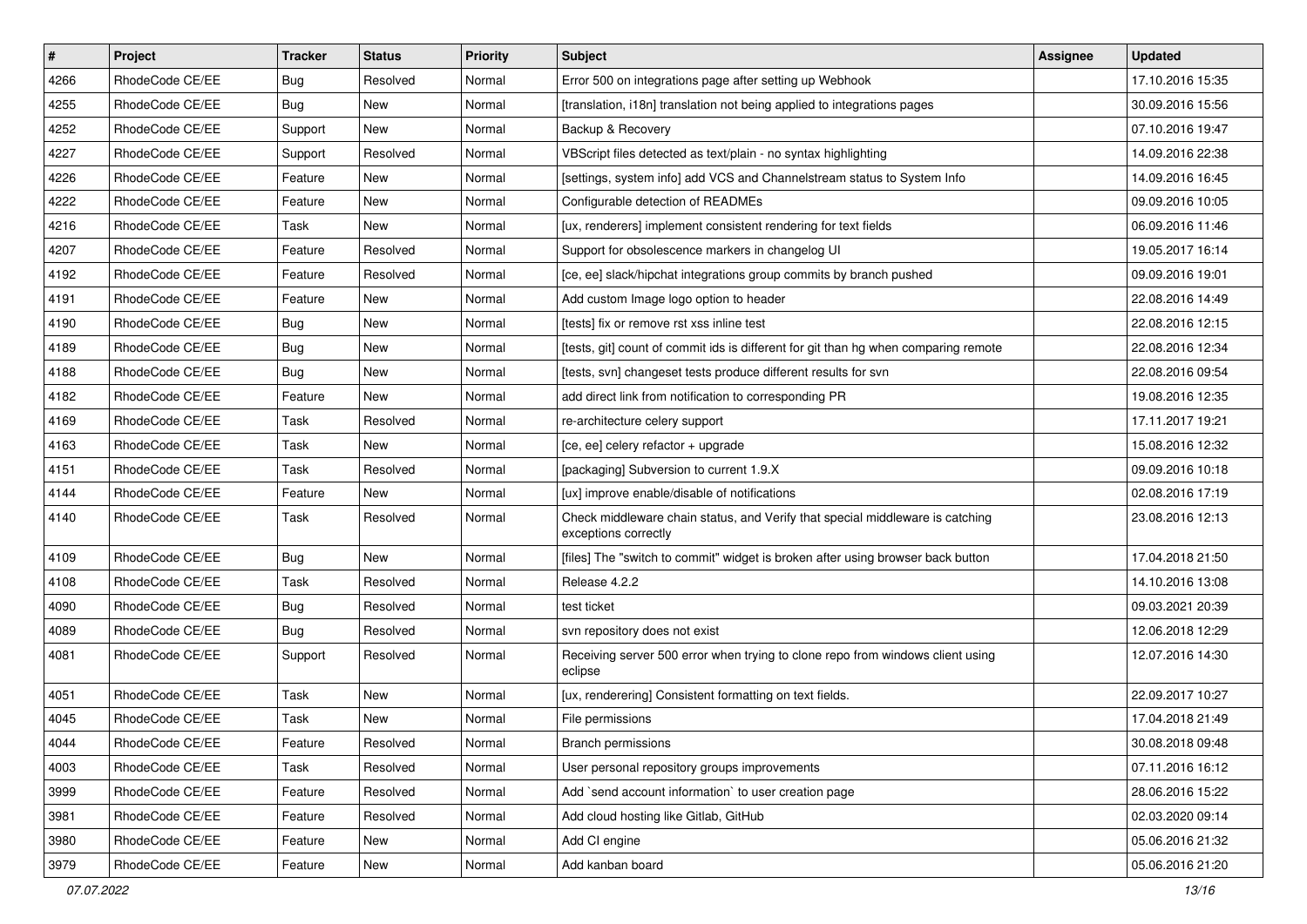| #    | Project         | <b>Tracker</b> | <b>Status</b> | <b>Priority</b> | <b>Subject</b>                                                                                | <b>Assignee</b> | <b>Updated</b>   |
|------|-----------------|----------------|---------------|-----------------|-----------------------------------------------------------------------------------------------|-----------------|------------------|
| 3978 | RhodeCode CE/EE | Feature        | New           | Normal          | Add bug tracker                                                                               |                 | 05.06.2016 21:20 |
| 3977 | RhodeCode CE/EE | Feature        | <b>New</b>    | Normal          | Wiki                                                                                          |                 | 05.06.2016 21:11 |
| 3967 | RhodeCode CE/EE | Support        | In Progress   | Normal          | Server 500 error                                                                              |                 | 11.08.2016 13:39 |
| 3963 | RhodeCode CE/EE | Bug            | New           | Normal          | [ce] Getting a newly added repo via remap/rescan via api gives no data                        |                 | 27.05.2016 05:02 |
| 3956 | RhodeCode CE/EE | Bug            | New           | Normal          | [ce] - svn commit with all 'None' properties (author, message, etc.)                          |                 | 23.05.2016 17:22 |
| 3939 | RhodeCode CE/EE | Bug            | New           | Normal          | [ux] changelog filter blank after going back in browser                                       |                 | 18.05.2016 14:50 |
| 3923 | RhodeCode CE/EE | Bug            | New           | Normal          | odd exception on running internal-code                                                        |                 | 09.08.2016 10:54 |
| 3922 | RhodeCode CE/EE | Bug            | New           | Normal          | svn backend returns different diff to git/hg backends                                         |                 | 11.05.2016 14:29 |
| 3555 | RhodeCode CE/EE | Bug            | Resolved      | Normal          | Then disabled repo location change the panel should explicitly state that it's disabled       |                 | 25.04.2016 10:34 |
| 3504 | RhodeCode CE/EE | Task           | In Progress   | Normal          | [routing] Move static assets under a common prefix                                            |                 | 19.07.2016 12:27 |
| 3486 | RhodeCode CE/EE | Feature        | New           | Normal          | expose origin of permission in perm dict for users                                            |                 | 06.06.2016 10:54 |
| 3484 | RhodeCode CE/EE | Task           | New           | Normal          | oauth: reduce required permissions for 3rd party                                              |                 | 13.04.2016 12:33 |
| 3472 | RhodeCode CE/EE | Feature        | New           | Normal          | Expose unified hooks that can be used in SSH backend                                          |                 | 14.04.2016 17:54 |
| 3460 | RhodeCode CE/EE | Feature        | New           | Normal          | [ux, frontend] hide "show more" button when there is nothing more to show                     |                 | 11.04.2016 13:37 |
| 3455 | RhodeCode CE/EE | Feature        | <b>New</b>    | Normal          | [ux] commit message search should render entire commit message                                |                 | 07.04.2016 17:50 |
| 3441 | RhodeCode CE/EE | <b>Bug</b>     | New           | Normal          | [ux] clicking on line in file view scrolls to that line                                       |                 | 05.04.2016 13:35 |
| 3440 | RhodeCode CE/EE | Feature        | New           | Normal          | [design, ux] mock-up user interface for adding a branch/bookmark                              |                 | 05.04.2016 09:21 |
| 3382 | RhodeCode CE/EE | Bug            | New           | Normal          | download superrepo with subrepos                                                              |                 | 25.03.2016 01:30 |
| 3377 | RhodeCode CE/EE | Task           | New           | Normal          | extra fields types extensions                                                                 |                 | 24.03.2016 15:23 |
| 3376 | RhodeCode CE/EE | Task           | <b>New</b>    | Normal          | Repo action plugins                                                                           |                 | 24.03.2016 15:21 |
| 3373 | RhodeCode CE/EE | Feature        | New           | Normal          | Allow to create Bookmarks and Branches from UI                                                |                 | 05.04.2016 09:21 |
| 3362 | RhodeCode CE/EE | Task           | <b>New</b>    | Normal          | auth-plugins, indicate visually that plugin is turned on but NOT enabled                      |                 | 22.03.2016 19:03 |
| 3357 | RhodeCode CE/EE | Bug            | Resolved      | Normal          | switch to sometimes fails to load files metadata                                              |                 | 30.03.2016 10:56 |
| 3351 | RhodeCode CE/EE | <b>Bug</b>     | New           | Normal          | Duplicate IP whitelist entry shows error flash                                                |                 | 21.03.2016 15:54 |
| 3334 | RhodeCode CE/EE | Bug            | <b>New</b>    | Normal          | Attempt to edit .coveragerc through the online file editor                                    |                 | 17.03.2016 13:49 |
| 3332 | RhodeCode CE/EE | Support        | New           | Normal          | LDAP settings page: Add button "test connection"                                              |                 | 17.03.2016 10:23 |
| 3261 | RhodeCode CE/EE | Task           | New           | Normal          | mousetrap.js bump to latest 1.5.X version                                                     |                 | 17.03.2016 12:52 |
| 3260 | RhodeCode CE/EE | Task           | New           | Normal          | api: expose get_repo_node method                                                              |                 | 17.03.2016 12:56 |
| 3250 | RhodeCode CE/EE | <b>Bug</b>     | New           | Normal          | Posting a comment message is very slow !                                                      |                 | 17.03.2016 12:57 |
| 3239 | RhodeCode CE/EE | Task           | Resolved      | Normal          | Catch all route for repo page or repo group page is always executing checks for<br>every page |                 | 21.04.2016 11:30 |
| 3022 | RhodeCode CE/EE | <b>Bug</b>     | New           | Normal          | SVN support with repositories groups                                                          |                 | 26.07.2016 18:25 |
| 2944 | RhodeCode CE/EE | Task           | New           | Normal          | Bump gunicorn to 19.4 version                                                                 |                 | 17.03.2016 12:58 |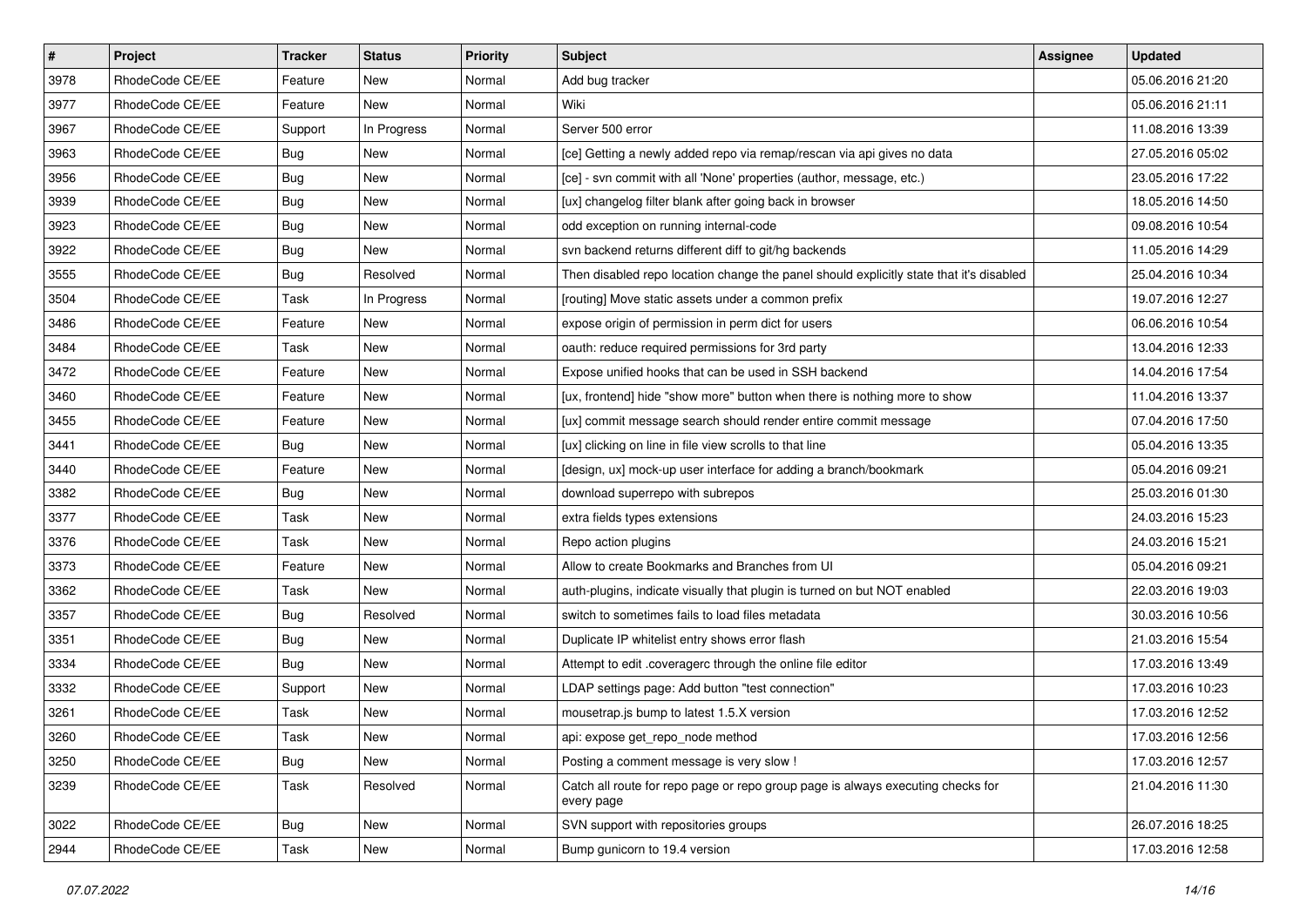| $\vert$ # | Project                  | <b>Tracker</b> | <b>Status</b> | <b>Priority</b> | <b>Subject</b>                                                           | <b>Assignee</b>              | <b>Updated</b>   |
|-----------|--------------------------|----------------|---------------|-----------------|--------------------------------------------------------------------------|------------------------------|------------------|
| 2882      | RhodeCode CE/EE          | Feature        | New           | Normal          | Bulk comment submit                                                      |                              | 17.03.2016 17:50 |
| 2844      | RhodeCode CE/EE          | Task           | <b>New</b>    | Normal          | Update Bcrypt to a maintained version                                    |                              | 17.02.2018 20:37 |
| 2817      | RhodeCode CE/EE          | Feature        | Resolved      | Normal          | Make largefiles downloadable from the interface                          |                              | 27.03.2017 14:04 |
| 2744      | RhodeCode CE/EE          | Task           | Resolved      | Normal          | Deprecating Internet Explorer                                            |                              | 06.07.2016 12:04 |
| 2539      | RhodeCode CE/EE          | Feature        | Feedback      | Normal          | Recursive deletion of resources                                          |                              | 20.04.2016 08:52 |
| 2264      | RhodeCode CE/EE          | Bug            | Resolved      | Normal          | New user password change doesn't actually require a password change.     |                              | 12.08.2016 16:01 |
| 1457      | RhodeCode CE/EE          | Feature        | New           | Normal          | add allow permissions inheritance on repo groups                         |                              | 22.09.2017 10:27 |
| 1404      | RhodeCode CE/EE          | <b>Bug</b>     | Resolved      | Normal          | clone of really huge git repo (4gb) causes pyro to explode               |                              | 07.02.2017 14:52 |
| 148       | RhodeCode CE/EE          | Feature        | New           | Normal          | [comments] Add per file and multiline comments in a changeset            |                              | 25.05.2016 10:20 |
| 5582      | RhodeCode Control        | Feature        | <b>New</b>    | Normal          | Add the version number of a PR in the HTTP API                           |                              | 15.01.2020 10:45 |
| 5535      | <b>RhodeCode Control</b> | Bug            | New           | Normal          | improper rollback on upgrade failure                                     |                              | 09.02.2019 21:12 |
| 5534      | RhodeCode Control        | Feature        | <b>New</b>    | Normal          | extract/preload subcommand                                               |                              | 14.02.2019 14:45 |
| 5533      | RhodeCode Control        | Feature        | In Progress   | Normal          | Support busybox tar                                                      |                              | 09.02.2019 22:09 |
| 5501      | RhodeCode Control        | Bug            | New           | Normal          | rccontrol throwing rccontrol.lib.exceptions.SupervisorFailedToStart      |                              | 19.05.2022 19:32 |
| 5531      | RhodeCode Tools          | Bug            | <b>New</b>    | Normal          | rhodecode-index: default cli opts overwrite given mapping file           |                              | 17.07.2020 17:36 |
| 5450      | RhodeCode Tools          | Bug            | New           | Normal          | rhodecode-api get license info no longer works                           |                              | 17.07.2018 15:01 |
| 3333      | RhodeCode Tools          | Task           | New           | Normal          | Create rhodecode-tools backup command for backup of RhodeCode Enterprise |                              | 17.03.2016 12:43 |
| 5683      | Documentation            | Support        | New           | Low             | Schemas (Structured Data) Snippets                                       | <b>Today Deals</b>           | 06.07.2022 07:19 |
| 5598      | Documentation            | Bug            | New           | Low             | Typo in force delete command                                             |                              | 19.03.2020 20:10 |
| 5439      | Documentation            | Bug            | <b>New</b>    | Low             | JIRA Integration description: Wrong sample link                          |                              | 14.02.2018 14:25 |
| 5408      | Documentation            | Task           | Resolved      | Low             | Upate nginx documentation for non standard SSL port                      |                              | 12.07.2018 23:21 |
| 5342      | RhodeCode Appenlight     | <b>Bug</b>     | <b>New</b>    | Low             | Broken link [Applications Modify application]                            |                              | 21.06.2017 21:21 |
| 4220      | RhodeCode Appenlight     | Feature        | <b>New</b>    | Low             | Search params allow sorting of result.                                   |                              | 06.09.2016 16:33 |
| 4017      | RhodeCode Appenlight     | Feature        | New           | Low             | application logos need help                                              |                              | 14.06.2016 11:52 |
| 4289      | RhodeCode CE/EE          | Task           | New           | Low             | [ce, ee] clean up pygments lexer functions + handling                    | Daniel D                     | 21.10.2016 14:44 |
| 4259      | RhodeCode CE/EE          | Task           | Resolved      | Low             | Events, create post-create-user event                                    | Daniel D                     | 30.01.2017 20:11 |
| 5442      | RhodeCode CE/EE          | Feature        | Resolved      | Low             | Preview of Jupyter notebooks                                             | Marcin<br>Kuzminski<br>[CTO] | 16.01.2019 16:33 |
| 5441      | RhodeCode CE/EE          | Feature        | <b>New</b>    | Low             | Some files not parsed as XML files                                       | Marcin<br>Kuzminski<br>[CTO] | 12.06.2018 12:23 |
| 4155      | RhodeCode CE/EE          | Bug            | Resolved      | Low             | Date of Last Change is not displayed correctly                           | Marcin<br>Kuzminski<br>[CTO] | 21.01.2020 02:20 |